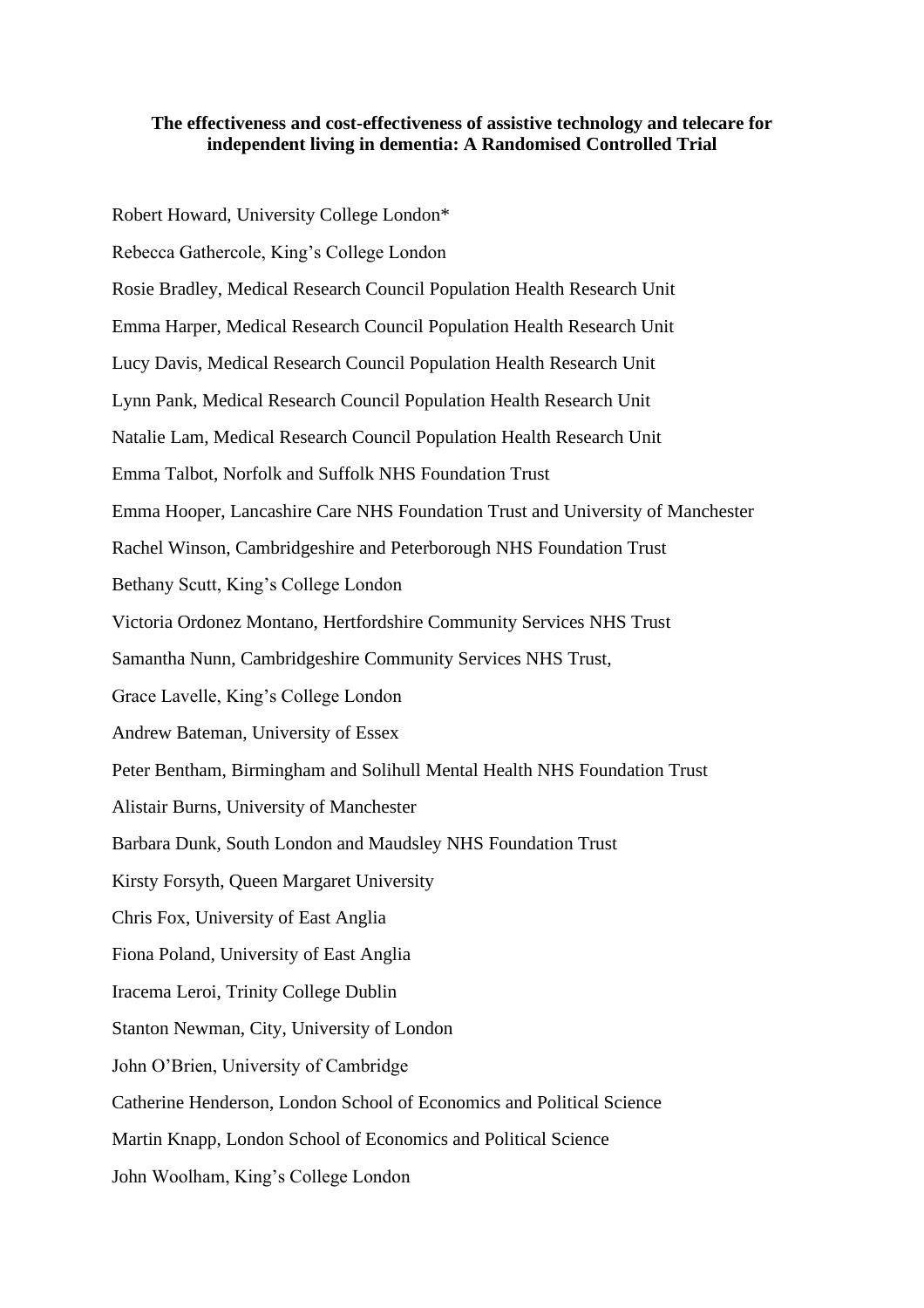Richard Gray, Medical Research Council Population Health Research Unit

\*Corresponding author. Address: 6th Floor Maple House, 149 Tottenham Court Rd, London W<sub>1</sub>T 7NF. Email: [robert.howard@ucl.ac.uk](mailto:robert.howard@ucl.ac.uk)

#### **Abstract**

#### **Objectives**

The use of assistive technology and telecare (ATT) has been promoted to manage risks associated with independent living in people with dementia but with little evidence for effectiveness.

#### **Methods**

Participants were randomly assigned to receive an ATT assessment followed by installation of all appropriate ATT devices or limited control of appropriate ATT. The primary outcomes were time to institutionalisation and cost-effectiveness. Key secondary outcomes were number of incidents involving risks to safety, burden and stress in family caregivers, and quality of life.

#### **Results**

Participants were assigned to receive full ATT (248 participants) or the limited control (247 participants). After adjusting for baseline imbalance of activities of daily living score, HR for median pre-institutionalisation survival was  $0.84$ ; 95% CI, 0.63 to 1.12; p=0.20. There were no significant differences between arms in health and social care (mean -£909; 95% CI, -£5,336 to £3,345, p=0.678) and societal costs (mean -£3,545; 95% CI, -£13,914 to £6,581, p=0.499). ATT group members had reduced participant-rated quality-adjusted life years at 104 weeks (mean  $-0.105$ ; 95% CI,  $-0.204$  to  $-0.007$ , p=0.037) but did not differ in QALYs derived from proxy-reported EQ-5D.

#### **Discussion**

Fidelity of the intervention was low in terms of matching ATT assessment, recommendations and installation. This, however, reflects current practice within adult social care in England.

#### **Conclusions**

Time living independently outside a care home was not significantly longer in participants who received full ATT and ATT was not cost-effective. Participants with full ATT attained fewer QALYs based on participant-reported EQ-5D than controls at 104 weeks.

**Keywords:** Assistive Technology, Telecare, Dementia, Social Care, Independent Living, Older people.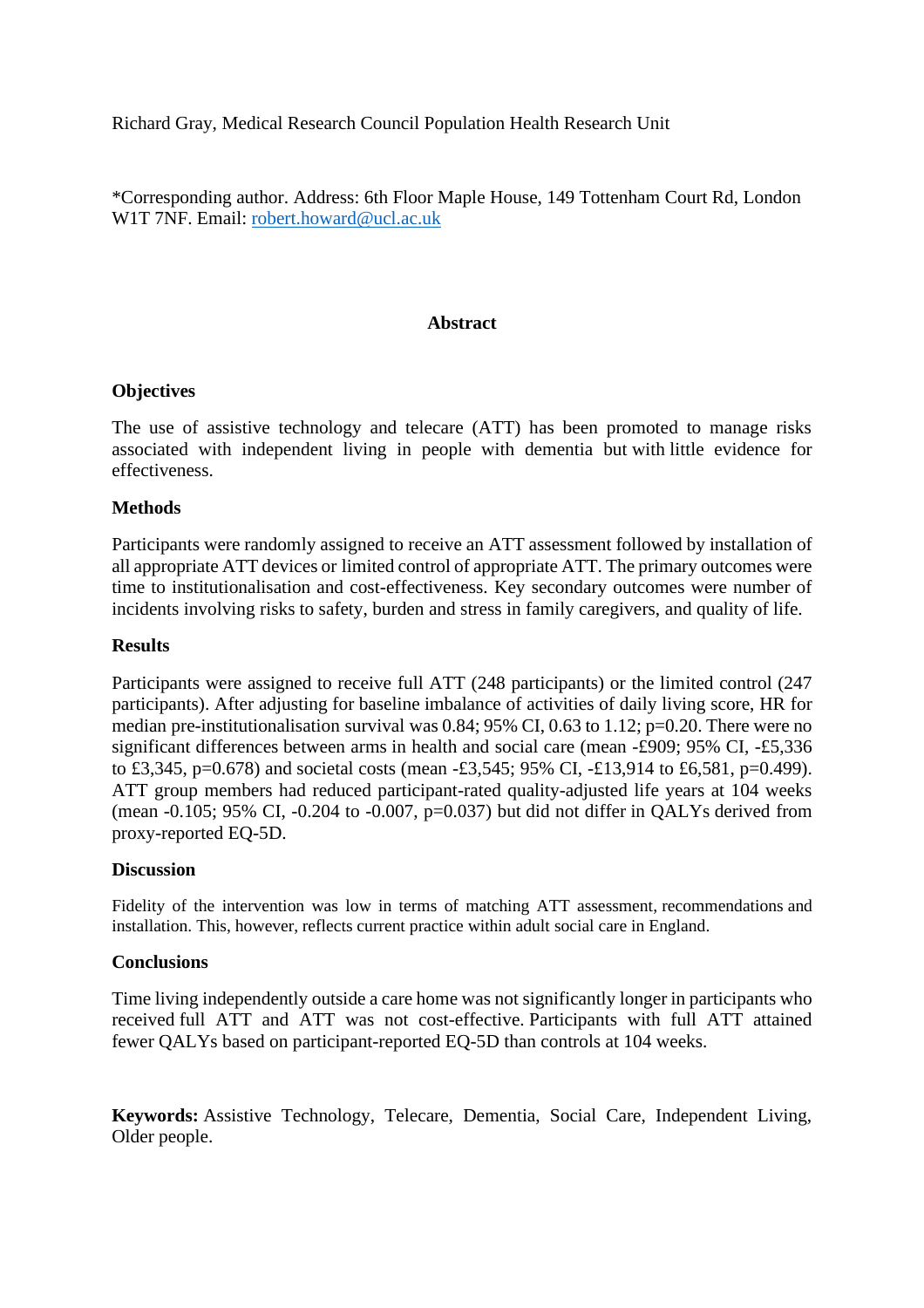# **Keypoints:**

- There have been no large clinical trials of the clinical and cost effectiveness and safety of Assistive Technology and Telecare.
- In this randomised clinical trial (RCT) of 495 people comparing those with assistive technology and telecare (ATT) to the control, the adjusted hazard ratio was 0.84, which was not significant.
- The study suggests that assistive technology and telecare (ATT) does not enable people with dementia to maintain safe independent living for longer in their homes.

## **Introduction**

Dementia represents a major and growing challenge for patients, their families, health and social care systems and society as a whole. In 2016, the global number of dementia cases was 43.8 million[1] and annual global costs of dementia (mostly from informal and social care) could grow to \$2 trillion by 2030.[2] Dementia is also the most common single reason for care home entry,[3] as progression of cognitive and functional impairment and the expression of risky behaviours undermine ability to live independently with safety. Quality oflife for people with dementia worsens following care home placement.[4] Maximising the time people with dementia can spend in their own homes represents the most economically efficient long-term care model[5] and has become the stated policy in many care systems, including in the United Kingdom (UK).[6]

Assistive technology (AT) refers to electronic or mechanical devices that can support independence and improve quality of life by assisting with daily living activities, reducing harmful risks and improving communication. Devices used in dementia care can be broadly categorised as reminder or prompting devices, monitors and detectors to support safety, safer walking technologies, communication devices and devices to support use of leisure activities.[7] Telecare uses a combination of monitored alarms, sensors and other equipment to help people live independently.[8] Largely on the basis of data from uncontrolled project evaluations,[9] assistive technology and telecare (ATT) has been promoted to support people with dementia to live independently.[8] The Whole Systems Demonstrator included a large randomised clinical trial (RCT) of telecare in the UK and found no overall reduction in people having to move into care homes, although people with dementia were not specifically recruited to the trial.[10] Meta-analysis of two small and short randomised controlled trials in people with dementia found no significant delay of care home entry with ATT.[11]

We carried out a pragmatic RCT, Assistive Technology and Telecare to maintain Independent Living At home in people with dementia (ATTILA trial), to test the clinical and cost effectiveness of ATT in supporting people with dementia to continue to live safely within their own homes.

#### **Methods**

#### **Patients and procedures**

Participants were people with a diagnosis of dementia or cognitive difficulties sufficient to suggest dementia, who met English Social Services' eligibility criteria for Fair Access to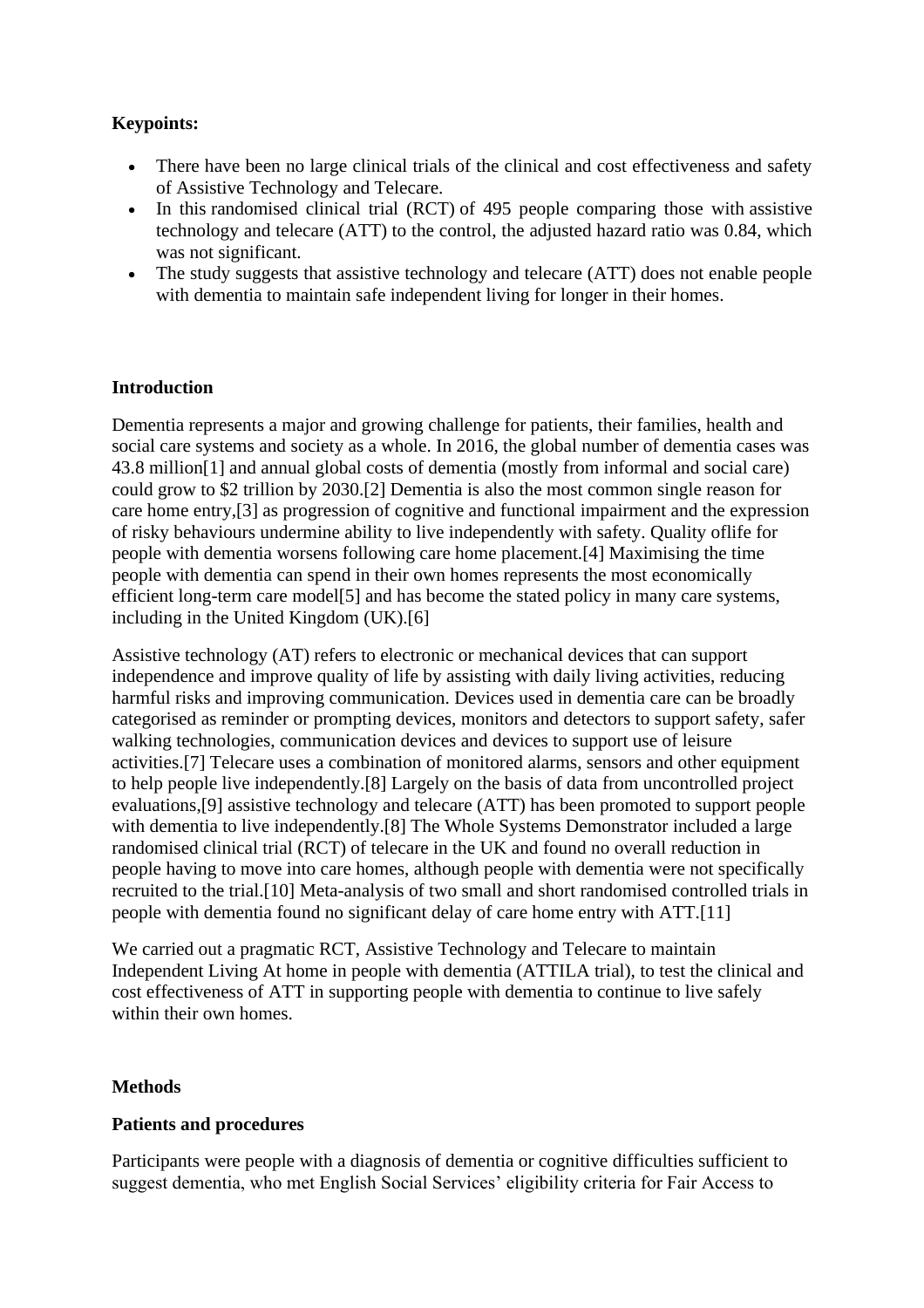Care Services and were consequently entitled to receive services,[12] were living in the community (including sheltered/supported and very sheltered/supported accommodation) within 11 local authority areas in England, and had a working telephone line. Exclusion criteria were: current receipt of an ATT intervention, previous unsuccessful installation of ATT, and an identified urgent need for a home care package. Informed written consent was obtained from participants and from caregivers who provided data.

# **Trial design**

The trial compared outcomes in participants randomised, on a one-to-one allocation, to receive: (1) an ATT needs assessment, followed by installation of indicated ATT devices and response services (ATT Intervention), or (2) ATT needs assessment, followed by installation restricted to only smoke and carbon monoxide detectors and a pendant alarm, if indicated (ATT Control). Co-primary outcomes were time to residential care entry and costeffectiveness.[13] Secondary outcome measures included burden and quality of life in unpaid carers, the number and severity of serious adverse events and data on acceptability, applicability and reliability of ATT packages.

|                            | 12wks            | 24wks           | 52wks                                    | 104wks         | Total<br>$(12wks -$<br>104wks) |
|----------------------------|------------------|-----------------|------------------------------------------|----------------|--------------------------------|
|                            |                  |                 | <b>Intervention Technology installed</b> |                |                                |
| Reminder/Prompting         | 116/580<br>(20%) | 18/124<br>(15%) | 9/87 (10%)                               | 17/97<br>(18%) | 160/888<br>(18%)               |
| Safety                     | 220/580<br>(38%) | 45/124<br>(36%) | 30/87<br>(35%)                           | 43/97<br>(44%) | 338/888<br>(38%)               |
| Communication              | 8/580 (1%)       | 1/124<br>(0%)   | 2/87(2%)                                 | 1/97(1%)       | 12/888 (2%)                    |
| Leisure<br>Support<br>time | 1/580 (0%)       | 2/124<br>(2%)   | 1/87(1%)                                 | 0/97(0%)       | 4/888 (0%)                     |
| Any other devices          | $0/580(0\%)$     | 0/124<br>(0%)   | 0/87(0%)                                 | 0/97(0%)       | 0/888(0%)                      |
| <b>Total installed</b>     | 580              | 124             | 87                                       | 97             | 888                            |
| <b>Total installed</b>     | 580              | 124             | 87                                       | 97             | 888                            |

Table 1. ATT installations 12 wks-104 wks (for intervention arm only)

The study was approved by the UK National Health Service Health Research Authority National Research Ethics Committee (Reference 12/LO/186) and was registered (ISRCTN86537017).

## **Trial end-points and assessments**

*Time in days from randomisation to institutionalisation*, was defined as time to permanent transition from living in participant's own home to a nursing or residential care home or admission to an acute care facility that resulted in permanent move into a residential care or nursing home. *Cost effectiveness:* We examined the incremental cost of community-based support: per institutional day avoided (days to institutionalisation), per Quality-Adjusted Life Year (QALY) lived in the community and per minimum clinically important difference (of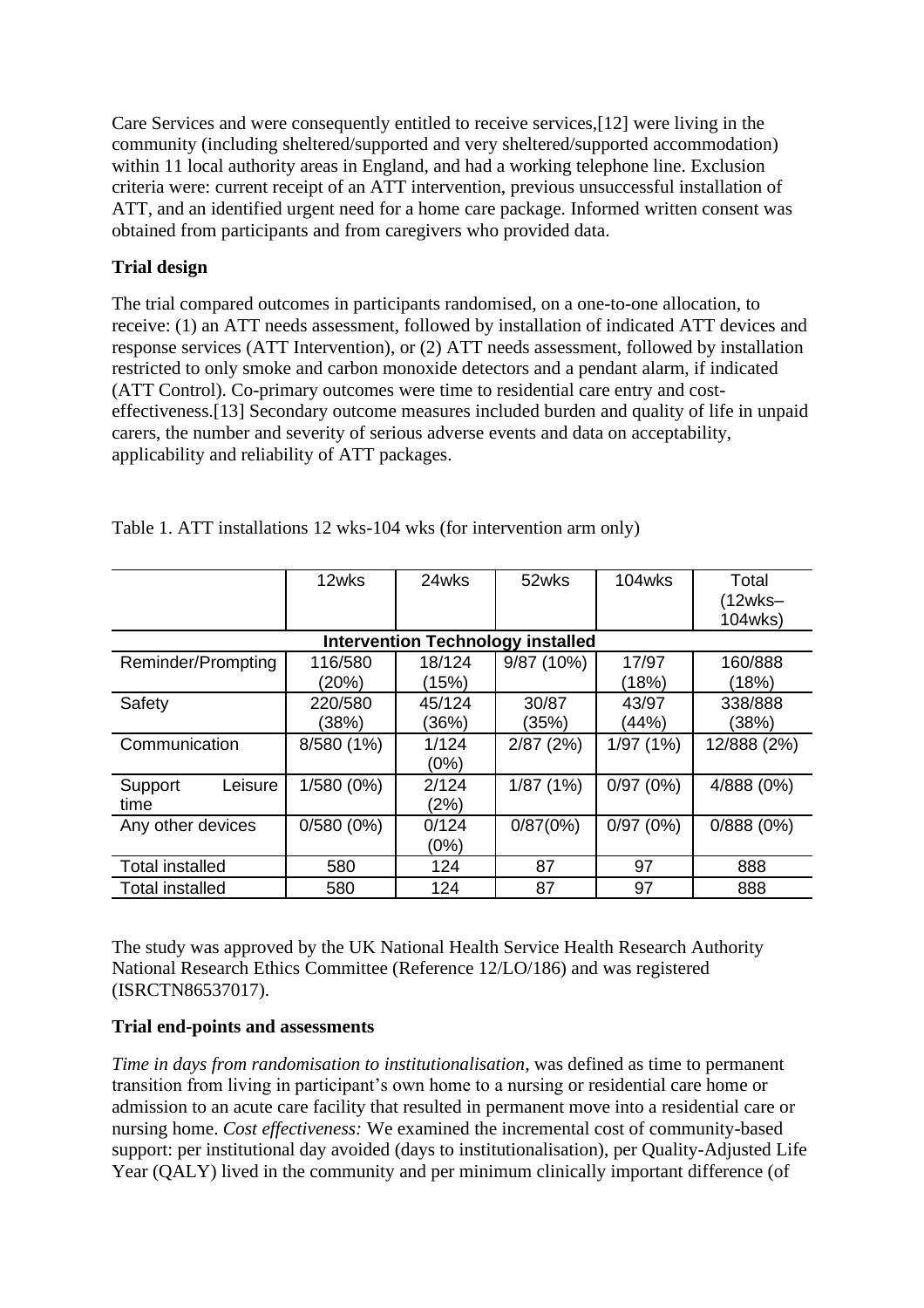0.074) in the EQ-5D index.[14] EQ-5D index scores (utilities) were available from both participant and caregivers. Analyses took a health and social care perspective and a societal perspective (costs to participant and caregiver, including out-of-pocket payments for home adaptations, ADL equipment, travel to appointments and opportunity costs of providing unpaid care).

Secondary trial outcome assessments included the Bristol Activities of Daily Living Scale (BADLS),[15] Standardised Mini-Mental State Examination (SMMSE),[16] and Model of Human Occupation Screening Tool (MOHOST)[17] at baseline. Additional outcome measures were participant quality of life measured with the EuroQol EQ-5D-5L[18] and unpaid caregiver outcome measures including the Zarit Burden Inventory,[19] the Centre for Epidemiological Studies Depression Scale,[20] the State Trait Anxiety Inventory,[21] the Short Form Health Survey[22] and the Carer Technology Acceptance Questionnaire.[23]

#### **Statistical analyses**

Analyses were by intention to treat, with all randomised participants included in the comparison and analysed according to their randomised allocation, including those who discontinued the study. *Time to institutionalisation* was compared between intervention and control arms using survival analysis methods. Kaplan-Meier survival curves were created for graphical representation of the time to event comparisons. Statistical significance was determined by the log rank test. Analyses included all events, even those occurring after two years. Participants who died, withdrew from follow up or were lost to follow up were censored at the date of withdrawal from the study. Continuous outcome measures were analysed using repeated measures regression techniques to maximise statistical power.

*Costs and cost-effectiveness analyses:* Costs were calculated on the basis of caregiverreported service use over the prior three months at baseline, 12, 24, 52 and 104 weeks, attaching nationally applicable unit cost measures to health and social care use for each participant using the Client Service Receipt Inventory (CSRI).[24] The costs of the intervention were calculated drawing on information from key informant interviews, nationally applicable unit costs and price information from procurement frameworks provided by the Northern Housing Consortium.[25] Costs and days in the community were discounted at 3.5% annually[26].Mixed effects linear difference-in-difference models compared the between-group difference in EQ-5D scors [27, 28] and average three-month costs over the follow-up relative to baseline. Analyses of days lived in the community, QALY, total health and social care costs and total societal costs combined group-level estimates from different models (gamma with a square-root link for costs, with inverseprobability weights derived from parametric models, Weibull accelerated failure time model for days in the community, group-mean utilities to calculate QALY by the integrated quality survival product method) [29]. Bootstrap standard errors of the estimates of costs, QALY and days in the community were produced (based on 25000 replications) and of costs and the EQ-5D index (based on 5000 replications). Cost-effectiveness acceptability curves (CEACs) were constructed from bootstrapped estimates to depict the probability of costeffectiveness at a series of threshold willingness to pay for an incremental effect, ranging from £0 to £50,000. This range included the National Institute for Health and Care Excellence (NICE) threshold of between £20,000 and £30,000 per QALY.

*Sample size estimations* were based on the observation that 50% of participants with a BADLS score of >15 would be expected to have entered residential care after 24 months,[30] so that a 30% reduction in the institutionalisation rate from 50% to 35% would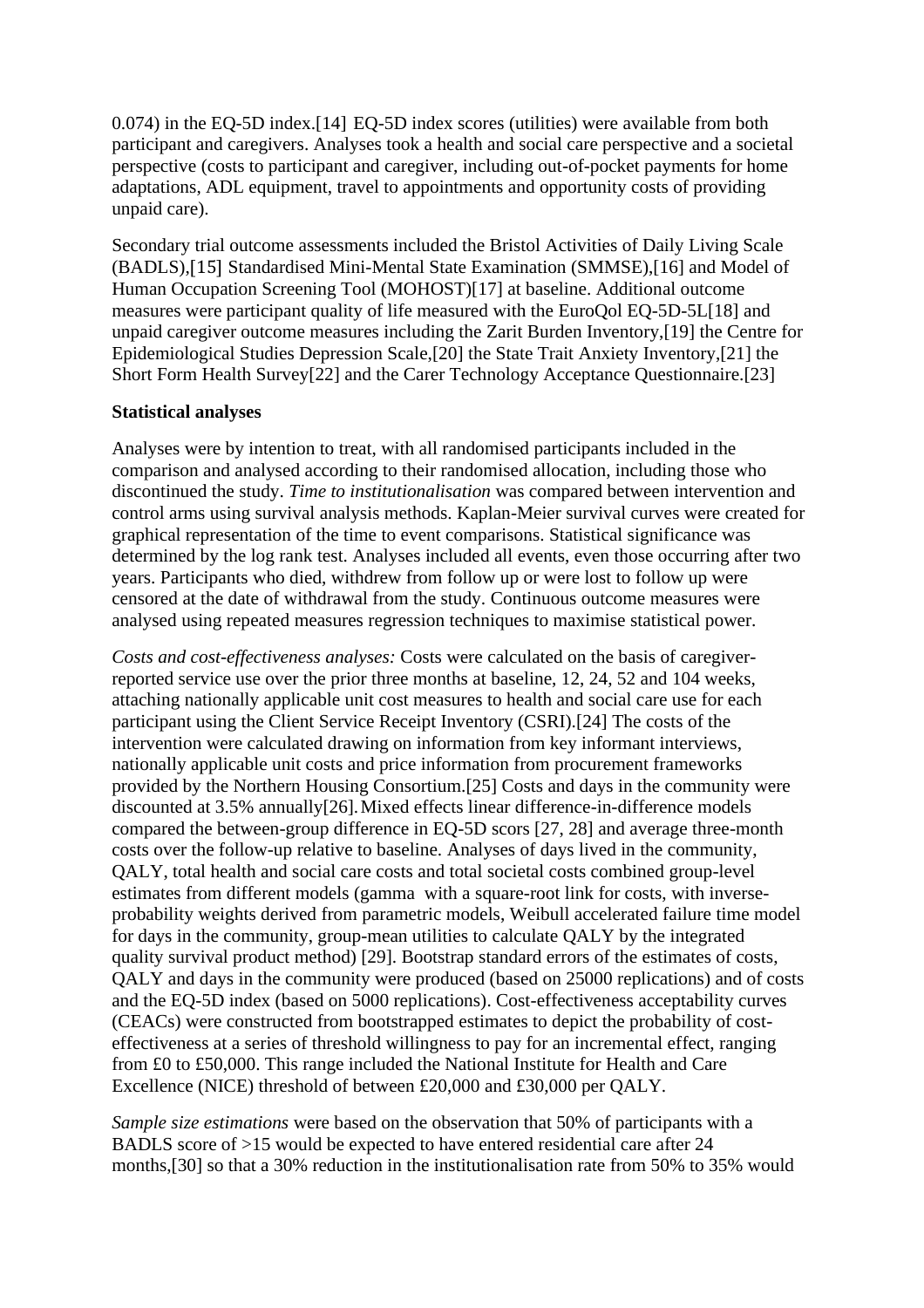require involvement of 500 participants, allowing for 10% attrition due to death whilst still community resident. This would equate to an average of 55 days of longer independent home life for participants receiving the intervention.

#### **Patient and Public Involvement**

The study was supported by Alzheimer's Society Research Network volunteers, who were past or current family caregivers of a person with dementia, and who partnered with us in the study design, the wording of information materials and consent documentation and were members of the Trial Steering Group. At the end of the trial they commented on the findings and contributed to dissemination.

#### **Results**

Between August 14, 2013 and October 26, 2016, 495 participants were randomised from 11 recruiting sites (listed in online supplement) in England. Outcomes of Baseline structured ATT needs assessments and details of the individual ATT components that were installed in participants' homes have been previously reported.[31] Appendix 1 is the Consort diagram of the flow of participants through the trial. During follow-up, 200 participants were admitted to care, 89 died, 42 withdrew from follow-up and 18 were lost to follow-up. Once a participant had entered residential care, no further outcome assessments took place.

Participant baseline demographic characteristics were balanced across arms (Table 2). Participants in the ATT intervention arm, however, had higher mean sMMSE scores (18.7 v. 16.9) and lower BADLS scores (19.5 v. 20.4). A lower BADLS score indicates less impairment of activities of daily living.

|                                                   |           | <b>Intervention</b><br>$N = 248$ | <b>Control</b><br>$N = 247$ |
|---------------------------------------------------|-----------|----------------------------------|-----------------------------|
| Age                                               | <65       | 11 $(4%)$                        | 4(2%)                       |
|                                                   | 65-80     | 89 (36%)                         | 93 (38%)                    |
|                                                   | $80+$     | 148 (60%)                        | 150 (61%)                   |
| Age                                               | Mean (SD) | 81.0(8.2)                        | 80.8 (7.4)                  |
| Gender                                            | Male      | 102 (41%)                        | 103 (42%)                   |
|                                                   | Female    | 146 (59%)                        | 144 (58%)                   |
| Risk of wandering/leaving<br>home inappropriately | Low       | 178 (72%)                        | 180 (73%)                   |
|                                                   | Medium    | 52 (21%)                         | 48 (19%)                    |
|                                                   | High      | 18 (7%)                          | 19 (8%)                     |

Table 2. Baseline characteristics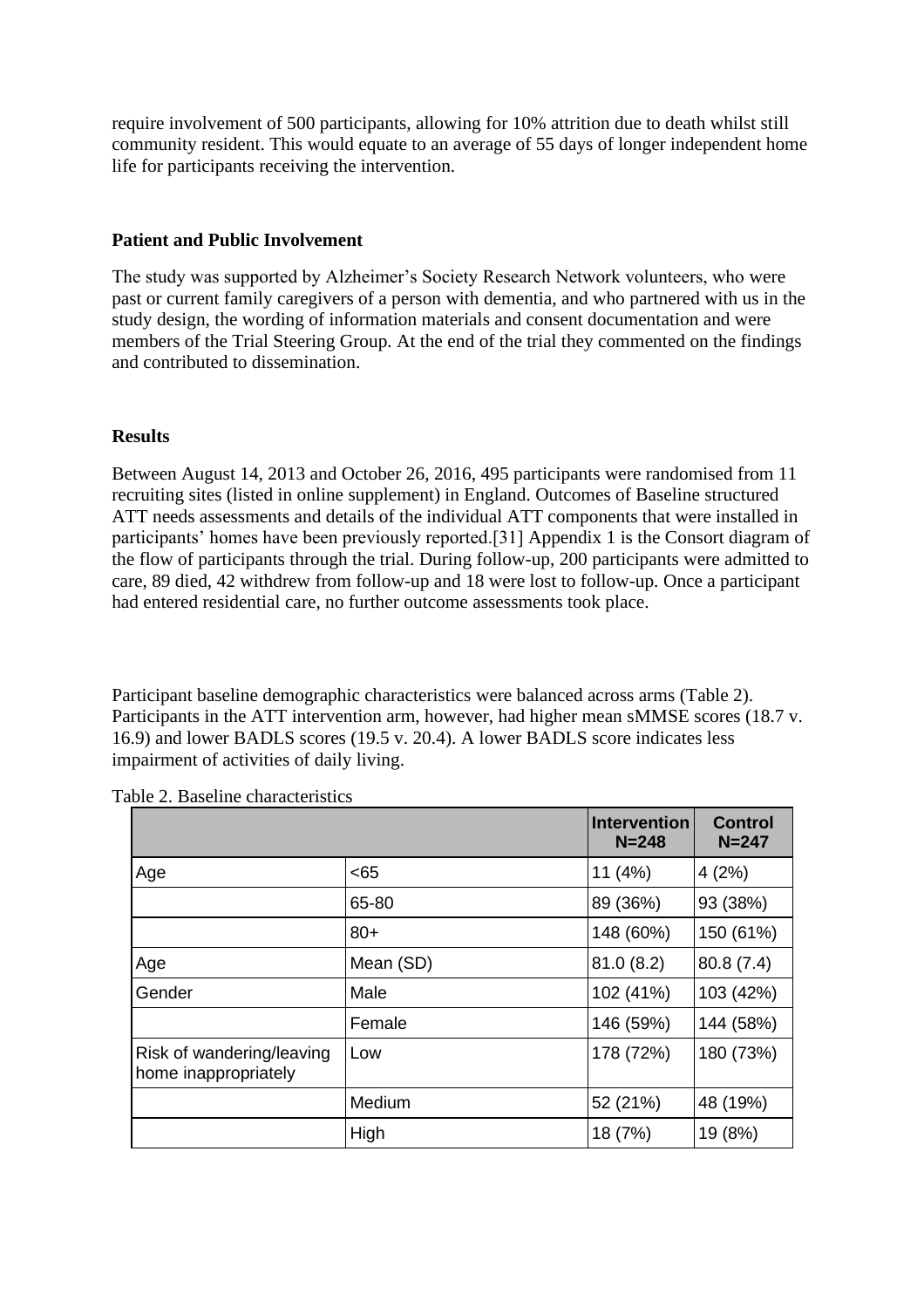|                                        |                      | <b>Intervention</b><br>$N = 248$ | <b>Control</b><br>$N = 247$ |
|----------------------------------------|----------------------|----------------------------------|-----------------------------|
| Safety risks within home<br>identified | Low                  | 125 (50%)                        | 124 (50%)                   |
|                                        | Medium               | 104 (42%)                        | 101 (41%)                   |
|                                        | High                 | 19 (8%)                          | 22 (9%)                     |
| Level of caregiver support             | Live in              | 119 (48%)                        | 121 (49%)                   |
|                                        | Once daily           | 60 (24%)                         | 61 (25%)                    |
|                                        | Less than once daily | 69 (28%)                         | 65 (26%)                    |
| <b>SMMSE Score*</b>                    | $0 - 9$              | 23 (10%)                         | 34 (15%)                    |
|                                        | $10 - 19$            | 79 (36%)                         | 96 (43%)                    |
|                                        | $20 - 25$            | 87 (39%)                         | 74 (33%)                    |
|                                        | 26-30                | 32 (14%)                         | 19 (9%)                     |
| <b>SMMSE Score</b>                     | Mean (SD)            | 18.7(6.6)                        | 16.9(6.9)                   |
| <b>BADLS Score**</b>                   | $0 - 4$              | 17 (7%)                          | 10 (4%)                     |
|                                        | $5 - 14$             | 72 (31%)                         | 64 (28%)                    |
|                                        | 15-29                | 95 (41%)                         | 102 (45%)                   |
|                                        | $30+$                | 46 (20%)                         | 49 (22%)                    |
| <b>BADLS Score</b>                     | Mean (SD)            | 19.5 (11.3)                      | 20.4 (10.9)                 |

\* 51 participants did not have a baseline SMMSE Score

\*\* 40 participants did not have a baseline BADLS Score

#### **Time to entering care**

Comparing ATT to control, the unadjusted hazard ratio (HR) was 0.75, (95% confidence interval (CI) 0.58 to 1.01; p=0.054) (Figure 1A). Rates of entry to care, however, were significantly affected by participants' baseline BADLS scores. Participants with a higher baseline BADLS score (indicating greater impairment of activities of daily living) were more likely to be admitted to care  $(p<0.0001)$  (Appendix 2), and there were more participants in the intervention group with a lower baseline score (Table 2). Figure 1B is a forest plot of time to admission to care between intervention groups, split by baseline BADLS scores. When we adjusted for baseline BADLS score, there was no significant difference in time to entry to care (HR 0.84 (95% CI 0.63 to 1.12, p=0.20)).

To determine whether ATT might have helped prevent individual entries to care, the reasons for institutionalisation have been categorised in Appendix 3. The most common reason for entering care was inability to perform activities of daily living, and this was reduced in the intervention group (14 versus 29; p=0.016). Moving to a care home because of safety concerns, which might have been expected to be reduced by ATT, was actually more common in the intervention group (12 versus 4, p=0.043). Wandering, a behaviour whose associated risks might be mitigated by appropriate ATT, was non-significantly reduced as a reason for entering care in the intervention group (5 vs 13; p=0.054).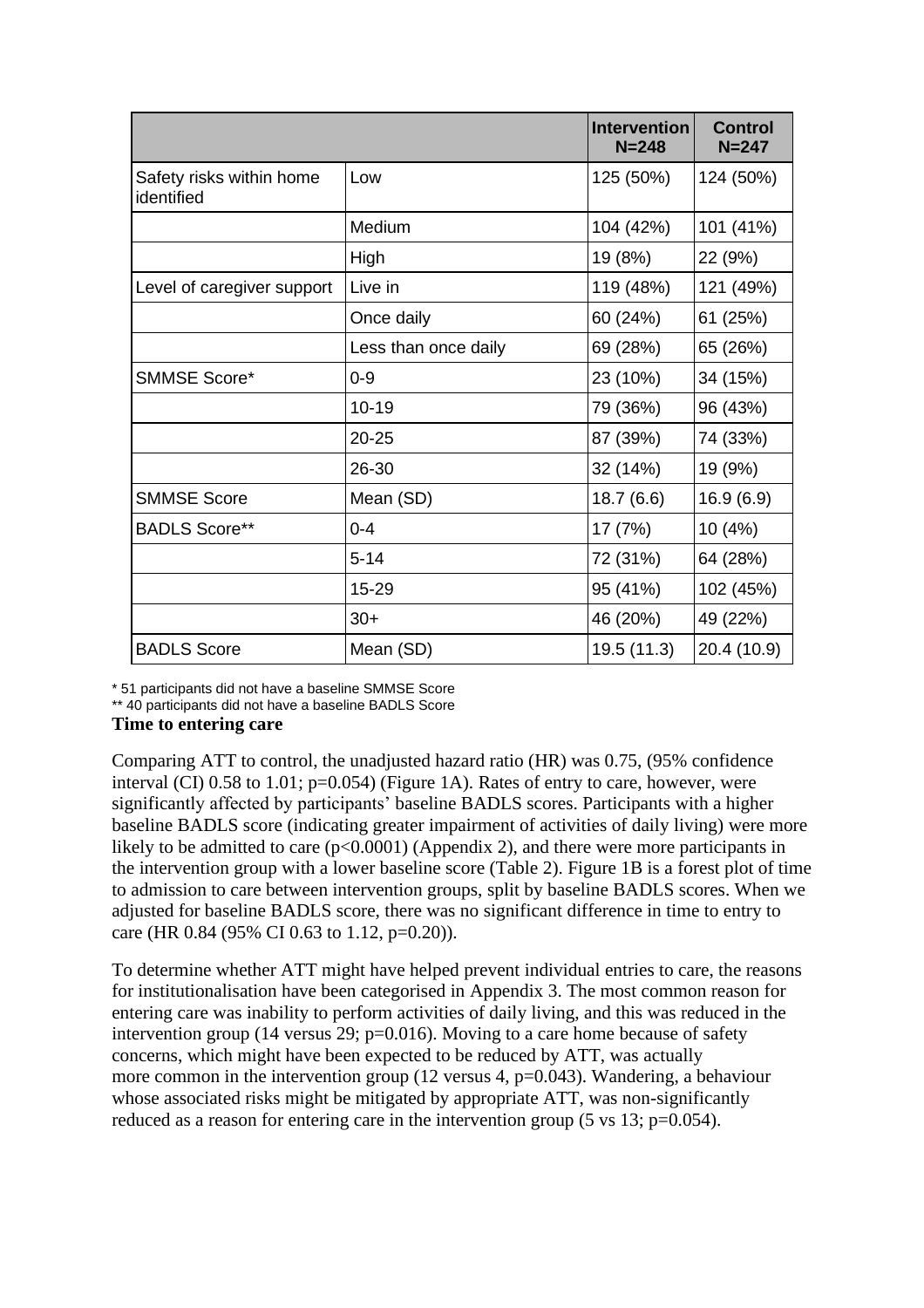Figure 1. (A) Kaplan-Meier survival curve of time to admission to care by randomised intervention unstratified. (B) Forest plot of time to admission to care by randomised intervention adjusted for baseline BADLS score (A)

(B)

## **Costs**

Appendix 4 shows the flow of dyads participating in full cost assessments. Appendix 5 contains descriptive demographics for the sample participating in full baseline cost assessments. Appendix 6 and 7 present service use and costs at each assessment point. Participants were high users of health and social care services. Use and costs increased during follow-up (Appendix 6 and 7). Cumulative costs of the intervention and total health, social care and societal costs are presented in Appendix 8. ATT costs over the follow-up were modest (Intervention: £322 (SE £18); Control: £214 (SE £16)).

## **Health related quality of life**

Raw mean participant-rated EQ-5D index scores were lower in the intervention than the control group at 52 (mean difference -0.079, 95% CI -0.139 to -0.018, p=0.011) and 104 weeks (mean difference -0.088, 95% CI -0.169 to -0.008, p=0.032) (Appendix 9).

#### **Cost-effectiveness**

Based on participant-rated EQ-5D (Appendix 10), individuals in the intervention arm had significantly lower QALY at weeks 52 (mean difference -0.044 (95% CI -0.088 to 0.000, p=0.05)) and 104 (mean difference -0.105 (95% CI -0.204 to -0.007, p=0.037)). Allocation groups did not differ significantly in QALYs derived from proxy-reported EQ-5D at any point. There were no significant differences in 24-week, 52-week and 104-week censoradjusted health and social care and societal costs between intervention and control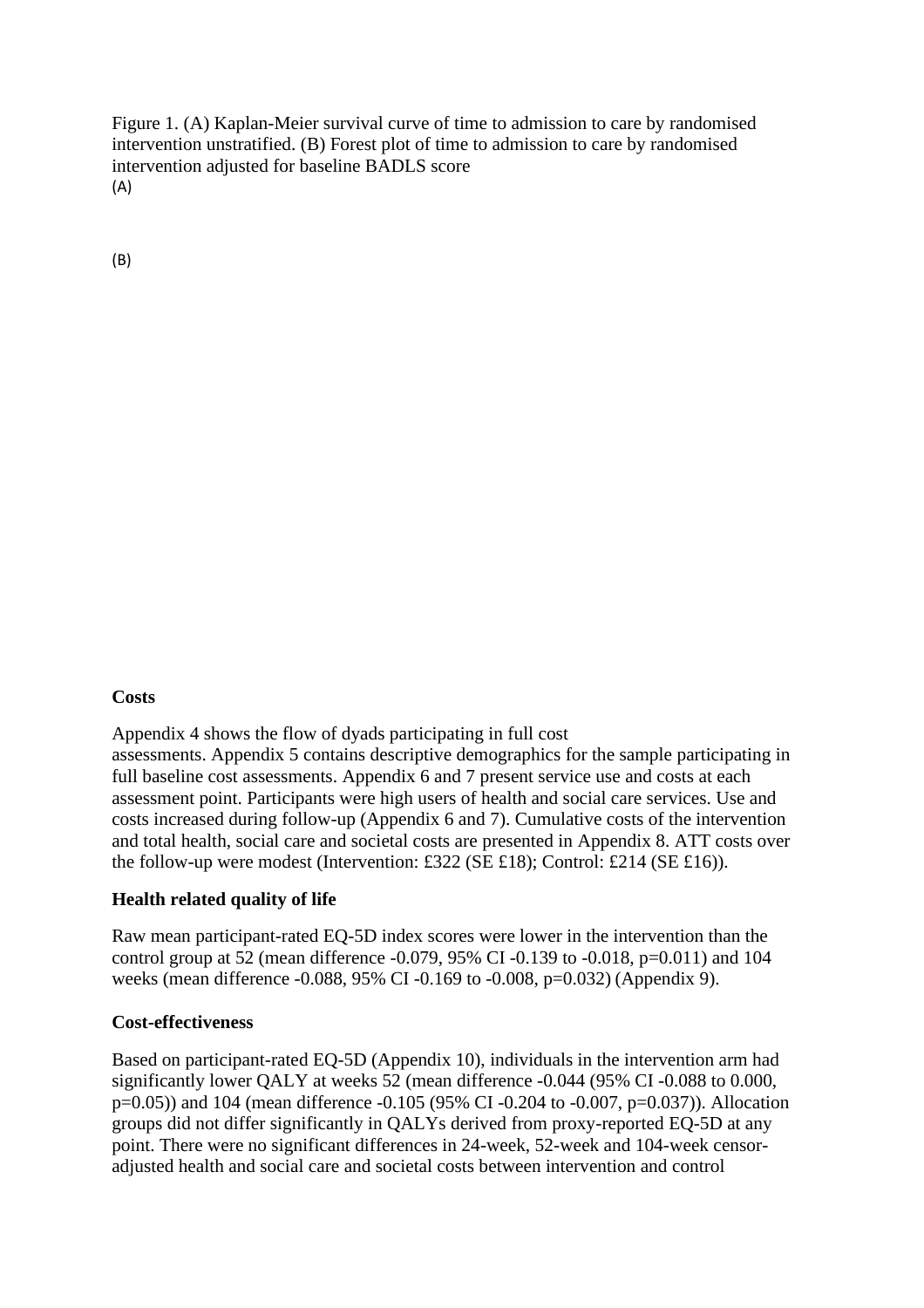participants (Appendix 10). Change in EQ-5D-participant and EQ-5D-proxy index scores did not differ between groups at 24, 52 or 104-weeks, nor did change in follow-up costs from baseline (Appendix 10-16

Point incremental cost effectiveness ratios (ICER) for institutionalisation-free days and for proxy-reported QALY at 104 weeks were negative. The 104-week ICER for participantreported QALY was positive because, while costs were non-significantly lower in the intervention group, QALY were significantly lower in the intervention group. Point ICER for a minimal clinically important difference (MCID) of 0.074 [32, 33]in participant-reported EQ-5D at 104 weeks were negative from either perspective because the outcome was (nonsignificantly) worse in the intervention group, with small positive differences in costs. Point ICER for a MCID in proxy-reported EQ-5D at 104 weeks was positive (small positive differences in outcomes and costs) from the health and social care services perspective; but negative (small positive differences in outcomes and small negative differences in costs) from the societal perspective.

Cost-effectiveness acceptability curves (CEAC) for each outcome, where the point ICER was not the result of a worse outcome for the intervention group, are shown in Appendix 17-19. CEACs for change in the EQ-5D-proxy (24, 52 and 104 weeks), QALYs derived from the EQ-5D-proxy (24, 52 and 104 weeks), and for days in the community (104 weeks) reflect the sampling uncertainty in the cost and outcomes analyses and indicate that we cannot be confident at the 95% level that the ATTILA intervention was cost-effective.

Sensitivity analysis of the cost of unpaid care: valuing unpaid caregivers' time at replacement cost, more than doubled societal costs in both groups (Appendix 20), but ICERs were in line with the results of the main cost-effectiveness analyses (Appendix 21).

#### **Serious adverse events**

Eighty-nine participants died whilst community resident, 41 in the intervention arm and 48 in the control arm (Appendix 22 and 23). There were no significant differences seen overall (p=0.14 Appendix 21) or in the grouped categories for causes of death (Appendix 23).

Serious adverse events (SAEs) were categorised and the number of participants reporting SAEs are summarised in Table 3. Appendix 24 plots the number of participants experiencing each SAE type with a test of significance for differences between intervention and control arms. There was a significant reduction in participants experiencing behavioural related SAEs in the intervention group when compared to the control group  $(p=0.01)$ . More participants experienced SAEs related to safety concerns in the intervention group than in the control group  $(p=0.06)$ .

|  | Table 3. SAEs categorised, p-value from Mantel-Haenszel test (ignoring time to event) |  |
|--|---------------------------------------------------------------------------------------|--|
|--|---------------------------------------------------------------------------------------|--|

|--|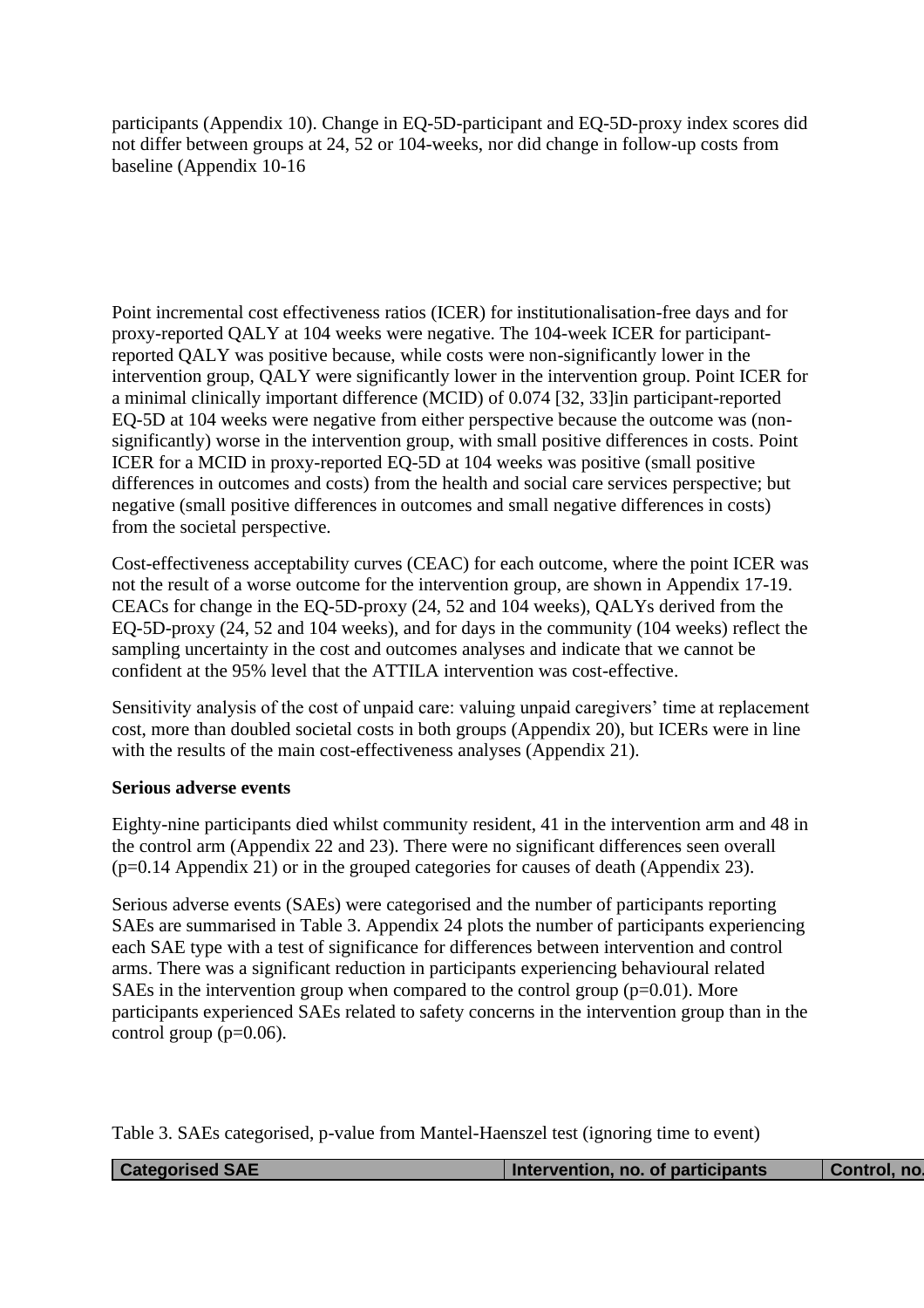| Safety concerns           | 13  | 5   |
|---------------------------|-----|-----|
| Wandering                 | 25  | 36  |
| Falls                     | 86  | 88  |
| Dementia progression      | 37  | 43  |
| Behaviour                 | 5   | 16  |
| Other medical condition   | 107 | 109 |
| Carer related             | 11  | 10  |
| Environmental/accident    | 13  | 15  |
| Health deterioration      | 5   | 2   |
| Other                     | 2   |     |
| <b>Unknown</b>            | 10  | 16  |
| Total no. of participants | 195 | 201 |

## **Discussion**

ATTILA is the first randomised controlled trial of ATT in people with dementia, that was powered to detect moderate benefits associated with the use of the technology. We found provision of home-based technology, installed following an individual needs assessment within current practice in England, had no significant effect on the time that people with dementia were able to continue to live independently in their own homes. There was no evidence of cost-effectiveness in terms of days lived in the community, impact on healthrelated quality of life, or QALY based on proxy-reported EQ-5D, from the health and social care or societal perspective. The ATT intervention group attained fewer QALY, based on participant-reported EQ-5D over 104 weeks, than the control group.

Optimising the care of people with dementia within their own homes, to delay or reduce transition to alternative care settings, is preferred by people with dementia, maintains higher quality of life,[4, 34] costs less[35] and is a public health imperative.[5] A major role for ATT and robotics in augmenting human care provision in the homes of people with dementia is anticipated,[36] yet there are very little available data on the effectiveness, safety and costs of the technology.[37] Currently available technologies have focussed on monitoring wellbeing, safety, physical activity and social participation, but robotic devices to assist with physical care, social support and mobility, and therapeutic technologies to improve social participation are also being actively marketed.[36]

ATTILA aimed to answer a simple but important question: would the provision of a full package of ATT increase the length of time that people with dementia were able to live safely and independently in their own homes, compared to provision of a very basic package? Whilst the results indicate that a full ATT package did not extend the time lived in the community, the planned survival analyses could not control for all the factors that might underlie the difficult decision to enter residential care. When the reasons for moving into care were compared between trial arms (Appendix 3), participants allocated to the full ATT package were less likely to move because of wandering or loss of activities of daily living function, but more likely to move because of concerns about safety at home. Although the number of participants moving for eah of these reasons was small within the overall trial, differences between trial arms provide evidence that ATT may be able to reduce the risks associated with some of the common reasons for a move to care in a small number of people. It is also possible that the provision of a full ATT package leads to an increased awareness of safety concerns with consequent shortening of independent living. This could also underlie reductions in QALY based on participants' own ratings in the intervention group. Qualitative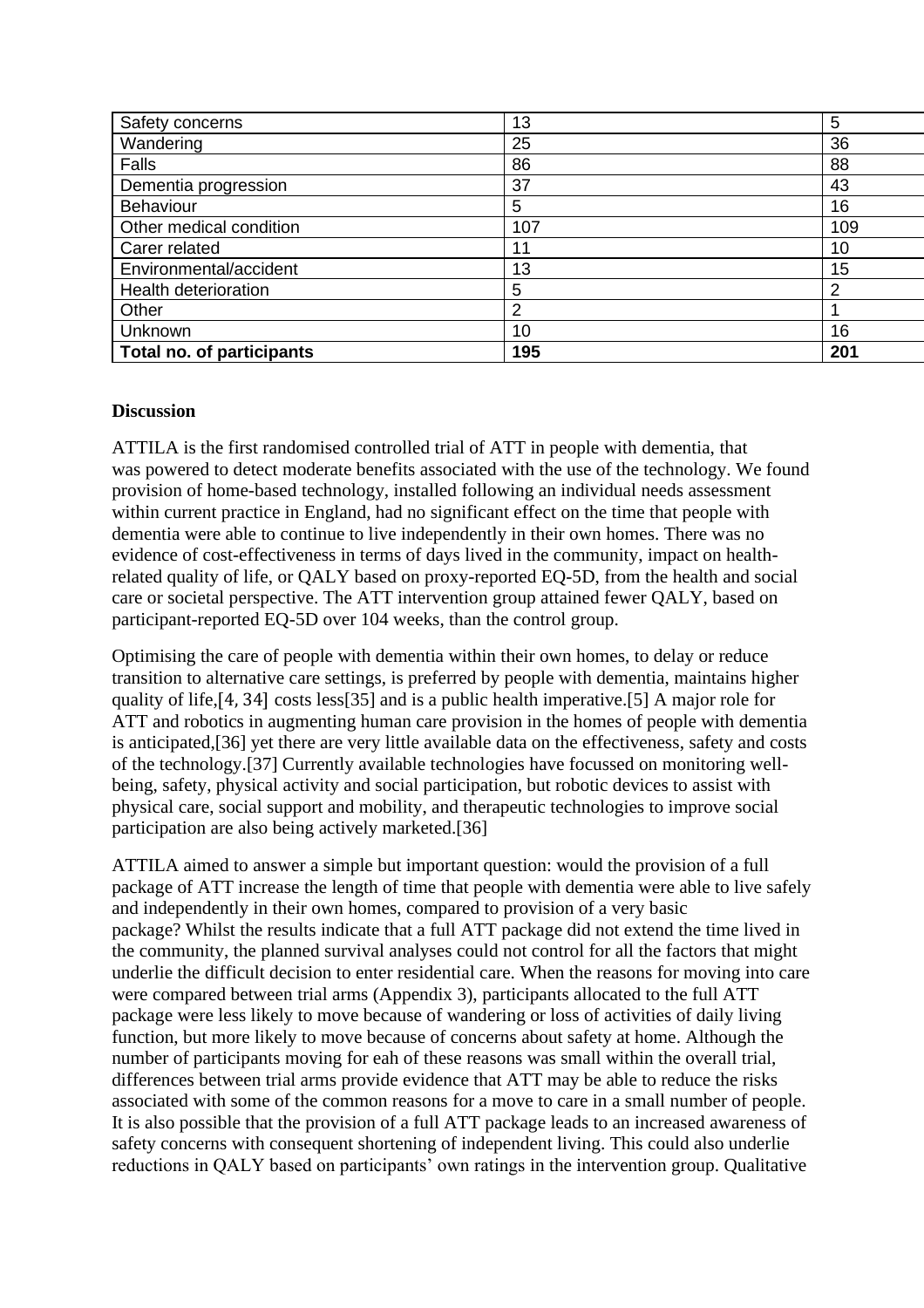work, undertaken as part of the study, found that people with dementia and their caregivers sometimes experienced the technology as disruptive to their daily lives.

Rates of admission to care in people with Alzheimer's disease are influenced by functional ability. In our analyses, we found a highly significant effect of Baseline BADLS score on time to admission to care. Participants with a higher Baseline BADLS (indicating more impairment of function) were more likely to be admitted to care (p<0.0001). Unfortunately and by chance, there was an imbalance in Baseline BADLS scores between participants in the intervention and control arms. More participants in the intervention arm had lower BADLS scores (indicating less impairment of function). Consequently, we adjusted for this difference at Baseline in the primary analysis.

ATT installation to meet imposed performance targets can reduce matching of technology to need[38]and assessor understanding of ATT and need can be suboptimal.[39]We have reported elsewhere the outcomes of the ATTILA standardised needs assessments in terms of the ATT components that were recommended for participants, and that there was limited fidelity of technology recommendation to the ATTILA needs assessment.[31] This finding is a potential major limitation and the trial's negative results need to be viewed in this light. ATTILA was, however, a large and pragmatic trial, which examined the effectiveness of ATT in a real-world setting within which technology is currently deployed to support people with dementia living in their own homes. Our results are likely to be generalisable to real world settings within which ATT is used.

We recognise several limitations to generalisability of results from this study. Blinding to allocation of participants and assessors was not undertaken as this would not have been feasible and would have been a potential source of bias. Although we obtained data from caregivers, recall bias could have affected the precision and size of cost estimates. Estimation of costs in intervals not covered by the costs data collection assumed constant use of most services between intervals (although ED and hospital admission costs reflected use during those intervals). Participant-reported EQ-5D ratings were missing in substantial numbers at follow-up. The analyses of QALY drew on group mean utilities at each time point and did not adjust for baseline characteristics. The finding that the ATT intervention group had lower QALYs on the participant-reported EQ-5D-5L must be interpreted with caution, given the substantial rates of attrition on that measure.

Our data suggest that it would be premature to conclude that more extensive ATT systems to support independent home living for people with dementia are clinically or cost effective compared to more basic systems. This may be because basic ATT such as carbon monoxide and pendant alarms are themselves effective in preventing harms, or because more extensive ATT systems are inadequately supported by providers, or inadequately tailored to the needs of people with dementia and their caregivers.[31]

#### **Acknowledgements**

The authors thank those that participated in the trial, and their unpaid carers, for their contribution to this research, which would not have been possible without them.

**Declaration of Conflicts of Interests:** All authors have completed the ICMJE uniform disclosure form and declare: all authors had financial support from NIHR HTA (Grant 10/50/02) for the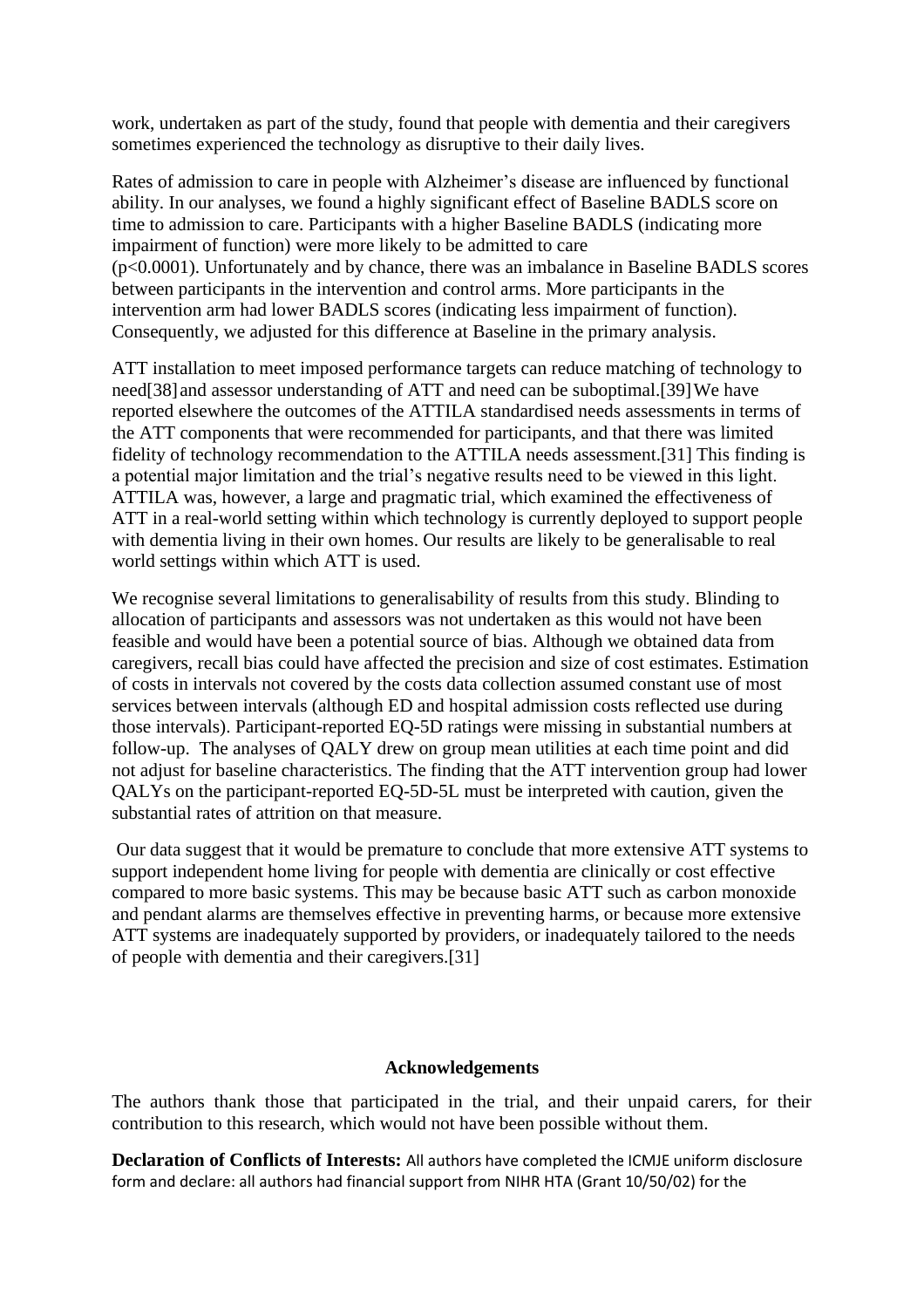submitted work; Peter Bentham reports personal fees from TauRx Therapeutics, outside the submitted work. John O'Brien reports personal fees from TauRx, personal fees from Axon, personal fees from GE Healthcare, grants and personal fees from Avid / Lilly, personal fees from Eisai, grants from Alliance Medical, outside the submitted work; Alastair Burns is the registered Director of a Limited company ( Memory Assessment Experts (MAE), receives an honorarium for being a Consultant Editor on the International Journal of Geriatric Psychiatry, John Wiley & Sons, Inc, and reports personal fees for various lectures for occasional medical legal reports and private practice, and report writing for the DVLA; there are no other relationships or activities that could appear to have influenced the submitted work.

## **Ethical Approval**

The study was approved by the NHS Health Research Authority National Research Ethics Committee (REC reference number 12/LO/1816) and is registered with the ISRCTN (http://www.controlled-trials.com/ISRCTN86537017).

## **Data Sharing**

Further information on the trial design and data are available from the corresponding author on request.

#### **Transparency Statement**

RH affirms that this manuscript is an honest, accurate, and transparent account of the study being reported; that no important aspects of the study have been omitted; and that any discrepancies from the study as planned have been explained. The views expressed in this publication are those of the authors and not necessarily those of the NHS, the National Institute for Health Research, or the Department of Health and Social Care.

#### **References**

- 1. Collaborators, G.D., *Global, regional, and national burden of Alzheimer's disease and other dementias, 1990–2016: a systematic analysis for the Global Burden of Disease Study 2016.* The Lancet Neurology, 2019. **18**(1): p. 88-106.
- 2. Wimo, A., et al., *The worldwide costs of dementia 2015 and comparisons with 2010.* Alzheimers & Dementia, 2017. **13**(1): p. 1-7.
- 3. Luppa, M., et al., *Prediction of institutionalization in the elderly. A systematic review.* Age and Ageing, 2010. **39**(1): p. 31-38.
- 4. Olsen, C., et al., *Differences in quality of life in home-dwelling persons and nursing home residents with dementia - a cross-sectional study.* Bmc Geriatrics, 2016. **16**.
- 5. Samus, Q.M., et al., *Home is where the future is: The BrightFocus Foundation consensus panel on dementia care.* Alzheimers & Dementia, 2018. **14**(1): p. 104-114.
- 6. Health, D.o., *Prime Minister's challenge on dementia 2020: Implementation plan*, D.o. Health, Editor. 2016: London.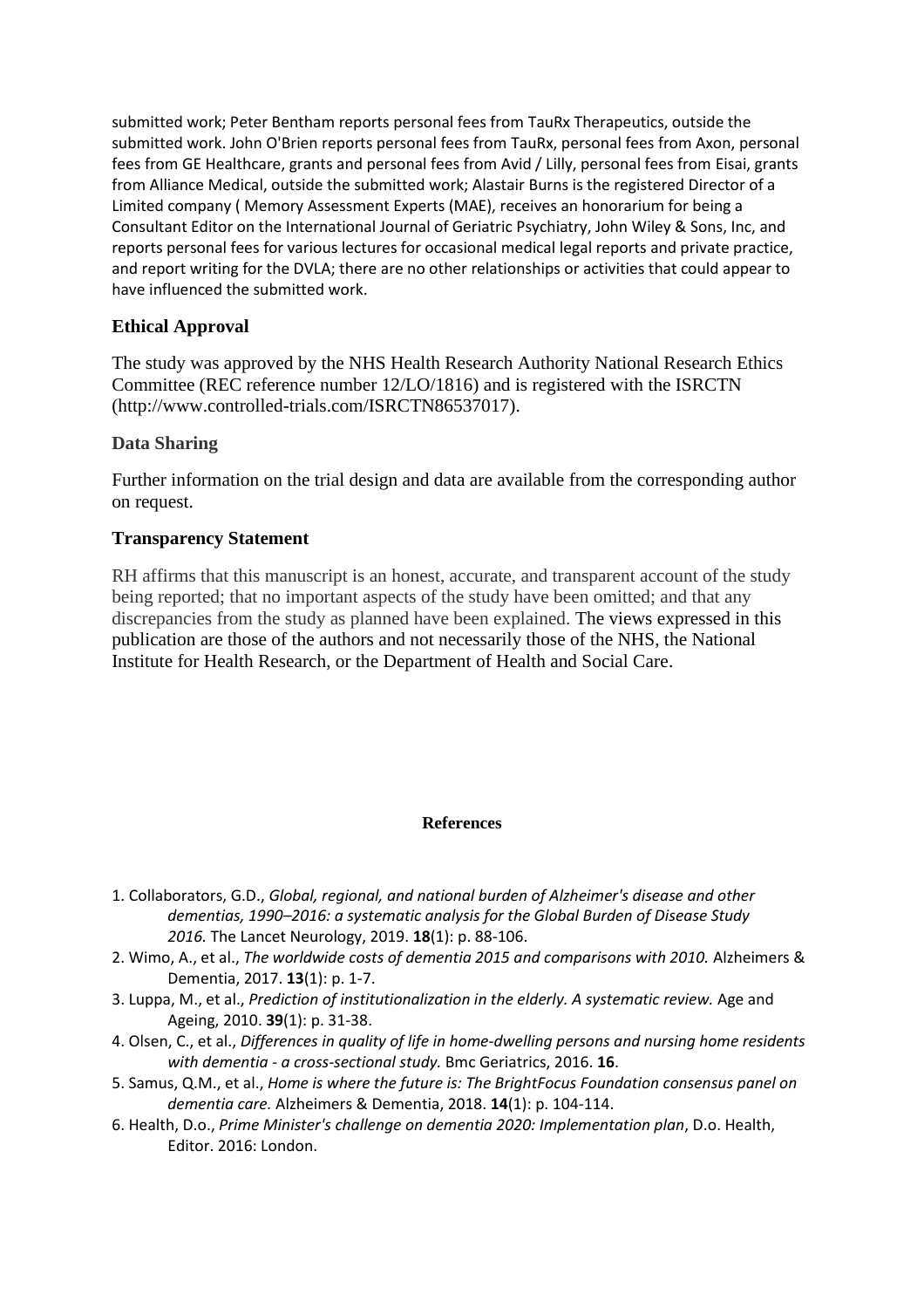- 7. Fleming, R. and S. Sum, *Empirical studies on the effectiveness of assistive technology in the care of people with dementia: a systematic review.* Journal of Assistive Technologies, 2014. **8**(1): p. 14-34.
- 8. Woolham, J., *Safe at home: the effectiveness of assistive technology in supporting the independence of people with dementia: the safe at home project*. 2006, London: Hawker.
- 9. Health, D.o., *Building Telecare in England* 2005, Department of Health: London.
- 10. Steventon, A., et al., *Effect of telecare on use of health and social care services: findings from the Whole Systems Demonstrator cluster randomised trial.* Age and Ageing, 2013. **42**(4): p. 501- 508.
- 11. Brims, L. and K. Oliver, *Effectiveness of assistive technology in improving the safety of people with dementia: a systematic review and meta-analysis.* Aging Mental Health, 2019. **23**(8): p. 942- 951.
- 12. Health, D.o. *Fair access to care services: Guidance on eligibility criteria for adult social care*. 2002.
- 13. Leroi, I., et al., *Does telecare prolong community living in dementia? A study protocol for a pragmatic, randomised controlled trial.* Trials, 2013. **14**(1): p. 349.
- 14. Group, T.E., *EuroQol-a new facility for the measurement of health-related quality of life.* Health policy, 1990. **16**(3): p. 199-208.
- 15. Bucks, R., et al., *Assessment of Activities of Daily Living in Dementia: Development of the Bristol Activities of Daily Living Scale.* Age and Ageing, 1996(25): p. 113-120.
- 16. Molloy, D.W., E. Alemayehu, and R. Roberts, *Reliability of a standardized mini-mental state examination compared with the traditional mini-mental state examination.* American Journal of Psychiatry, 1991. **148**(1): p. 102-105.
- 17. Parkinson S, F.K., Kielhofner G, *User's manual for the Model of Human Occupation Screening Tool (MOHOST)*. 2002, Chicago: University of Illinois.
- 18. Group, T.E., *EuroQol-a new facility for the measurement of health-related quality of life.* Journal of Health Policy, 1990. **16**(3): p. 199-208.
- 19. Leggett, A.N., et al., *Stress and burden among caregivers of patients with Lewy body dementia.* The Gerontologist, 2010. **51**(1): p. 76-85.
- 20. Andresen, E.M., et al., *Screening for depression in well older adults: Evaluation of a short form of the CES-D.* American journal of preventive medicine, 1994. **10**(2): p. 77-84.
- 21. Marteau, T.M. and H.J.B.J.o.C.P. Bekker, *The development of a six‐item short‐form of the state scale of the Spielberger State—Trait Anxiety Inventory (STAI).* 1992. **31**(3): p. 301-306.
- 22. Jenkinson, C., et al., *Assessment of the SF-36 version 2 in the United Kingdom.* J Epidemiol Community Health, 1999. **53**(1): p. 46-50.
- 23. Hirani, S.P., et al., *Quantifying beliefs regarding telehealth: development of the whole systems demonstrator service user technology acceptability questionnaire.* Journal of Telemedicine and Telecare, 2017. **23**(4): p. 460-469.
- 24. Beecham, J. and M. Knapp, *Costing psychiatric interventions.* Measuring Mental Health Needs, 2001. **2**: p. 200-224.
- 25. Consortium, N.H. [cited 2018 8th October]; Consortium procurement web page]. Available from: [https://consortiumprocurement.org.uk.](https://consortiumprocurement.org.uk/)
- 26. Treasury, H., *The Green Book: Appraisal and Evaluation in Central Government, London, UK, 2011*. 2015.
- 27. Dolan, P., *Modeling valuations for EuroQol health states.* Medical care, 1997: p. 1095-1108.
- 28. Van Hout, B., et al., *Interim scoring for the EQ-5D-5L: mapping the EQ-5D-5L to EQ-5D-3L value sets.* Value in health, 2012. **15**(5): p. 708-715.
- 29. Billingham, L. and K. Abrams, *Simultaneous analysis of quality of life and survival data.* Statistical Methods in Medical Research, 2002. **11**(1): p. 25-48.
- 30. Courtney, C., et al., *Long-term donepezil treatment in 565 patients with Alzheimer's disease (AD2000): randomised double-blind trial.* Lancet, 2004. **363**(9427): p. 2105-2115.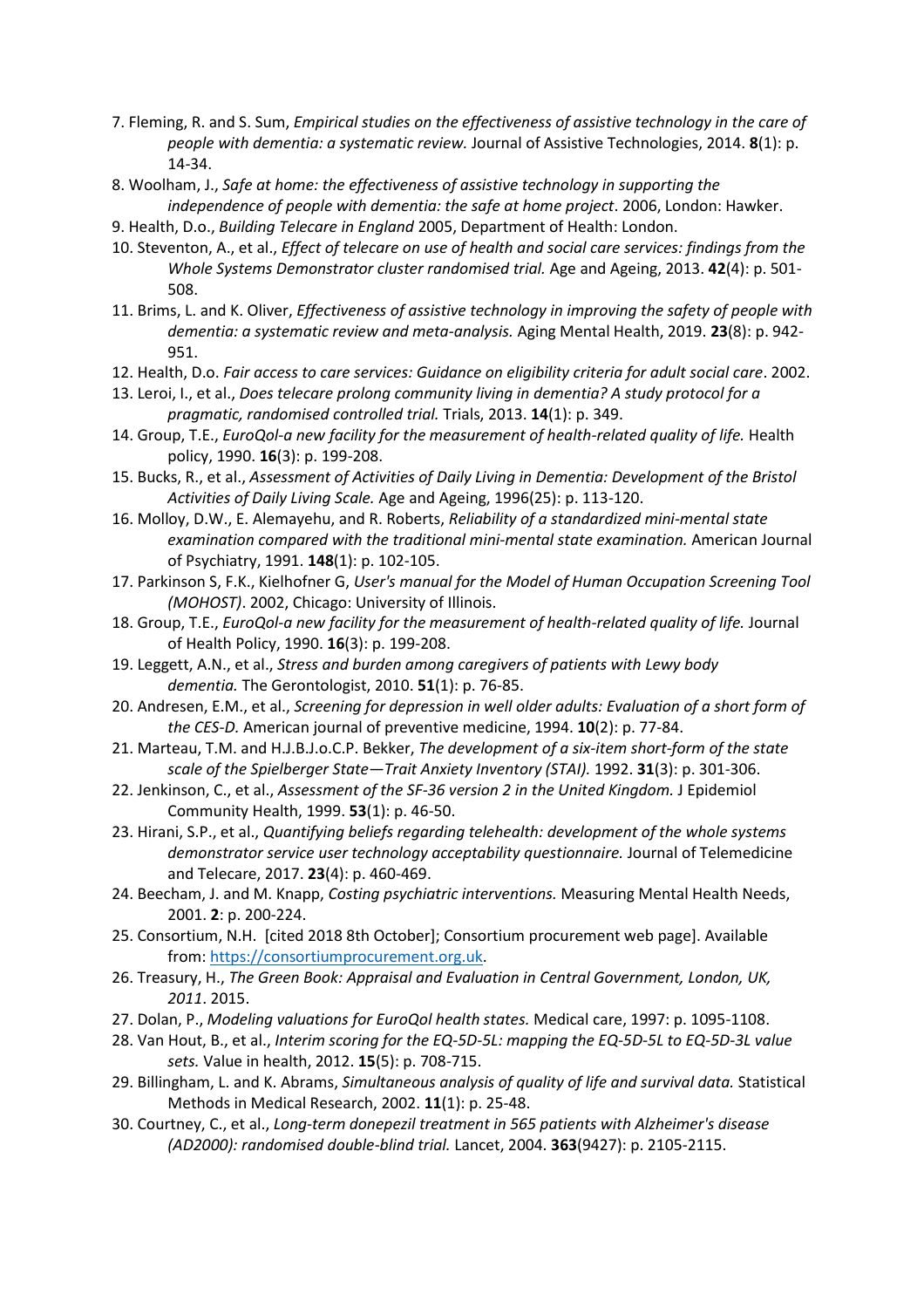- 31. Forsyth, K., et al., *Assessment of need and practice for assistive technology and telecare for people with dementia—The ATTILA (Assistive Technology and Telecare to maintain Independent Living At home for people with dementia) trial.* Alzheimer's and Dementia: Translational Research and Clinical Interventions in Aging, 2019. **5**: p. 420-430.
- 32. Fang, M., et al., *A comparison of health utility scores calculated using United Kingdom and Canadian preference weights in persons with Alzheimer's disease and their caregivers.* Health and quality of life outcomes, 2016. **14**(1): p. 105.
- 33. Walters, S.J. and J.E. Brazier, *Comparison of the minimally important difference for two health state utility measures: EQ-5D and SF-6D.* Quality of life research, 2005. **14**(6): p. 1523-1532.
- 34. Scocco, P., M. Rapattoni, and G. Fantoni, *Nursing home institutionalization: a source of eustress or distress for the elderly?* International Journal of Geriatric Psychiatry, 2006. **21**(3): p. 281- 287.
- 35. Hurd, M.D., et al., *Monetary costs of dementia in the United States.* New England Journal of Medicine, 2013. **368**(14): p. 1326-1334.
- 36. Moyle, W., *The promise of technology in the future of dementia care.* Nature Reviews Neurology, 2019: p. 1.
- 37. Dawson, A., et al., *Evidence of what works to support and sustain care at home for people with dementia: a literature review with a systematic approach.* BMC Geriatrics, 2015. **15**(1): p. 59.
- 38. Greenhalgh, T., et al., *SCALS: a fourth-generation study of assisted living technologies in their organisational, social, political and policy context.* BMJ Open, 2016. **6**(2): p. e010208.
- 39. Gibson, G., et al., *The provision of assistive technology products and services for people with dementia in the United Kingdom.* 2016. **15**(4): p. 681-701.

#### **The effectiveness and cost-effectiveness of assistive technology and telecare for independent living in dementia: A Randomised Controlled Trial**

# **ATTILA Supplementary Appendices**

- Appendix 1 CONSORT flow chart
- Appendix 2 Kaplan-Meier survival curve: Time to admission to care
- Appendix 3 Reasons for admission to care categorised
- Appendix 4 Flow of full assessment completion
- Appendix 5 Baseline demographic characteristics of the sample
- Appendix 6 Use of health, social and unpaid care over prior three months

Appendix 7 - Mean costs and between-group difference: health and social care services for participant

Appendix 8 - Mean cumulative costs: intervention costs, total health and social care and societal costs

Appendix 9 - Mean EQ-5D index scores and standard errors and between-group difference

Appendix 10 - Adjusted Results from Regression Analyses of Outcomes, Costs and cost-effectiveness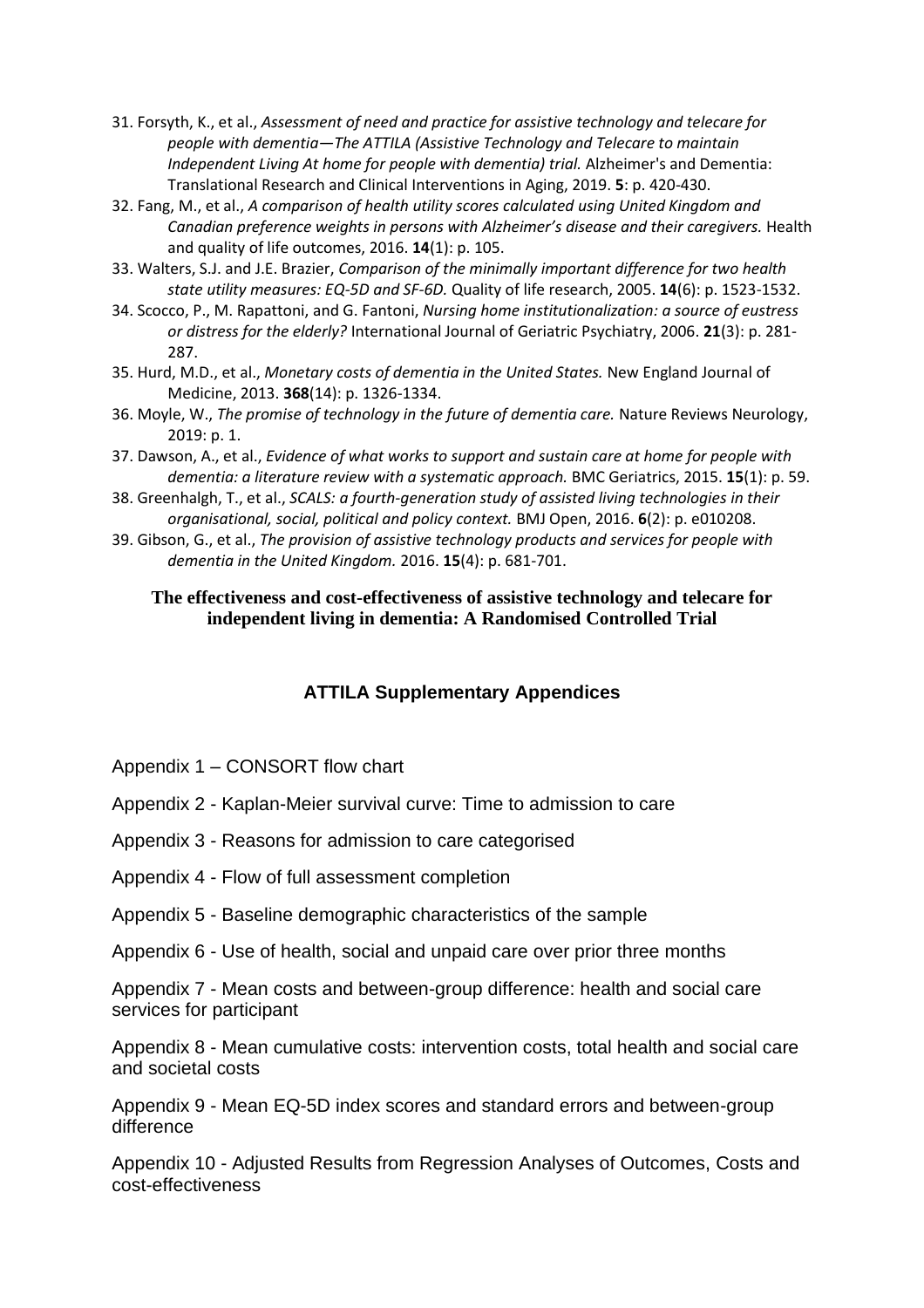Appendix 11- Difference-in-difference model estimates: average three-month costs at baseline

Appendix 12 - Difference-in-difference model estimates: average three-month costs at baseline and across 24-week follow-up period

Appendix 13 - Difference-in-difference model estimates: average three-month costs at baseline and across 52-week follow-up period for EQ-5D participant

Appendix 14 - Difference-in-difference model estimates: average three-month costs at baseline and across 52-week follow-up period for EQ-5D outcomes and Health and social care costs

Appendix 15 - Difference-in-difference model estimates: average three-month costs at baseline and across 104-week follow-up period for EQ-5D participant

Appendix 16 - Difference-in-difference model estimates: average three-month costs at baseline and across 104-week follow-up period for EQ-5D outcomes and Health and social care costs

Appendix 17 - Cost-effectiveness acceptability curve: person with dementia QALY derived from the EQ-5D-Proxy and total costs at 24, 52 and 104-week follow-up

Appendix 18 - Cost-effectiveness acceptability curve at 24, 52 and 104-week followup: EQ-5D-Proxy index scores and health and social care costs

Appendix 19 - Cost-effectiveness acceptability curve: institutionalisation-free days and total costs at 104-week follow-up

Appendix 20 - Sensitivity analysis: Adjusted Results from Regression Analyses of Outcomes, Societal costs (£, 2016-17) and cost-effectiveness

Appendix 21 - Mean costs: unpaid care and total costs from the societal perspective

Appendix 22 - Kaplan-Meier survival curve: Time to death whilst community resident

Appendix 23 - Causes of death categorised

Appendix 24 - Forest plot for the incidence of SAEs

#### **Appendix 1**

CONSORT flow chart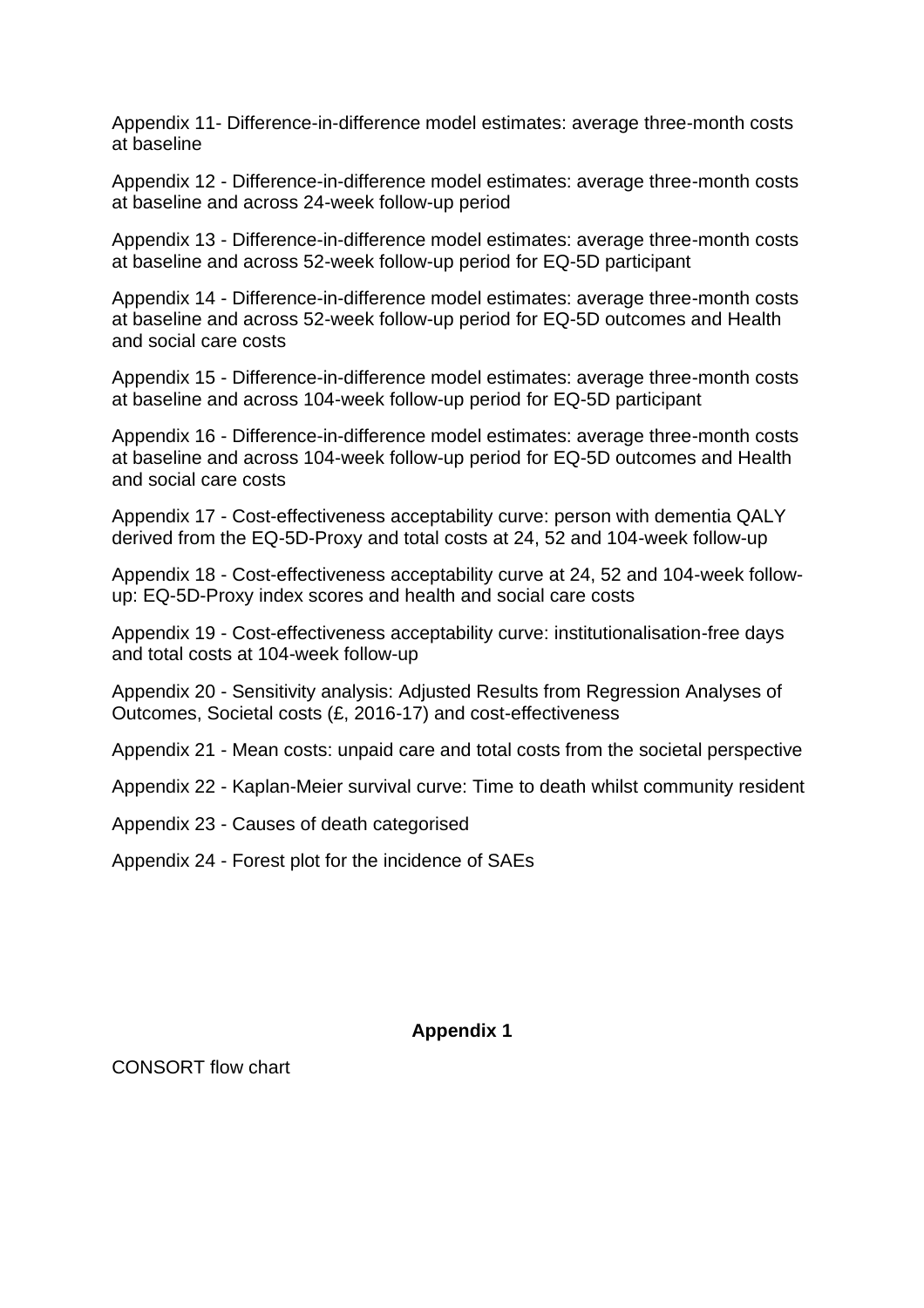# **Appendix 2**

Kaplan-Meier survival curve: Time to admission to care by baseline BADLS Score

# **Appendix 3**

Reasons for admission to care categorised, p-value from Mantel-Haenszel test (ignoring time to event)

| <b>Categorised reason</b>   | <b>Intervention</b> |
|-----------------------------|---------------------|
|                             | $N = 248$           |
| Safety concern              | 12                  |
| Wandering                   | 5                   |
| Falls                       | 13                  |
| Loss of ADLs                | 14                  |
| Behaviour                   | 8                   |
| Other medical condition     | $\overline{7}$      |
| Deterioration (unspecified) | 14                  |
| Caregiver health            | 9                   |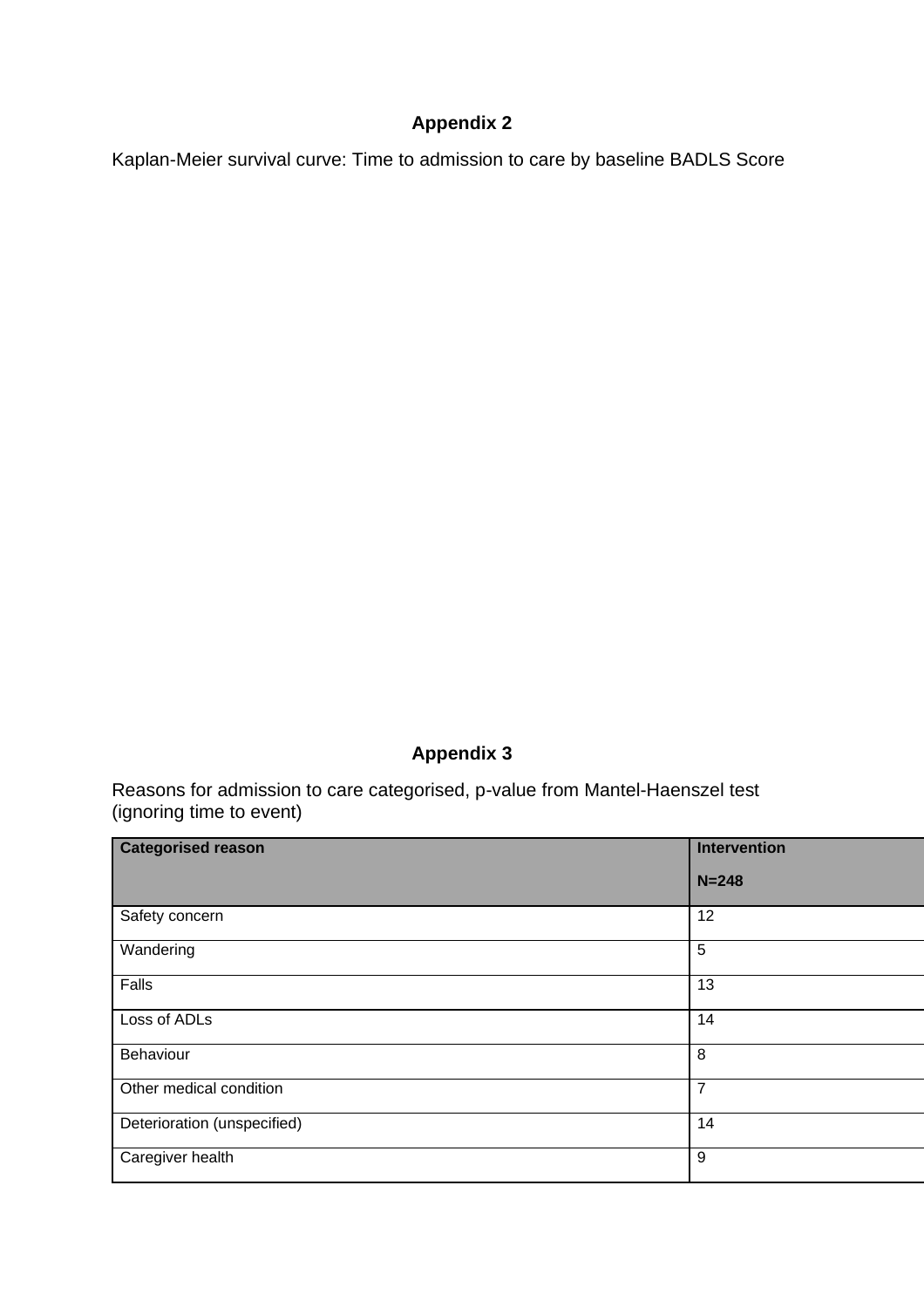| Other     | O  |
|-----------|----|
| Unknown   | ີວ |
| Any cause | 93 |

# **Appendix 4**

Flow of full assessment completion

# **Appendix 5**

Baseline demographic characteristics of the sample with dyads participating in full baseline assessments

| Characteristic                     | Intervention |
|------------------------------------|--------------|
|                                    | N            |
| Female                             | 131          |
| Age bands                          |              |
| < 65                               | 11           |
| 65 to 79                           | 83           |
|                                    |              |
| 80 and older                       | 135          |
| Mean age (SD)                      | 80.9         |
| Risk of wandering                  |              |
| Low                                | 164          |
| Moderate                           | 48           |
| High                               | 17           |
| Safety risk within the home        |              |
| Low                                | 116          |
| Moderate                           | 95           |
| High                               | 18           |
| Caregiver involvement              |              |
| Live-in                            | 114          |
| Visits at least once/day           | 51           |
| Visits less than once/day          | 64           |
| Caregiver-participant relationship |              |
| Spouse/partner                     | 88           |
| Sibling/child/child-in-law         | 119          |
| Other relatives and non-familial   | 22           |
|                                    |              |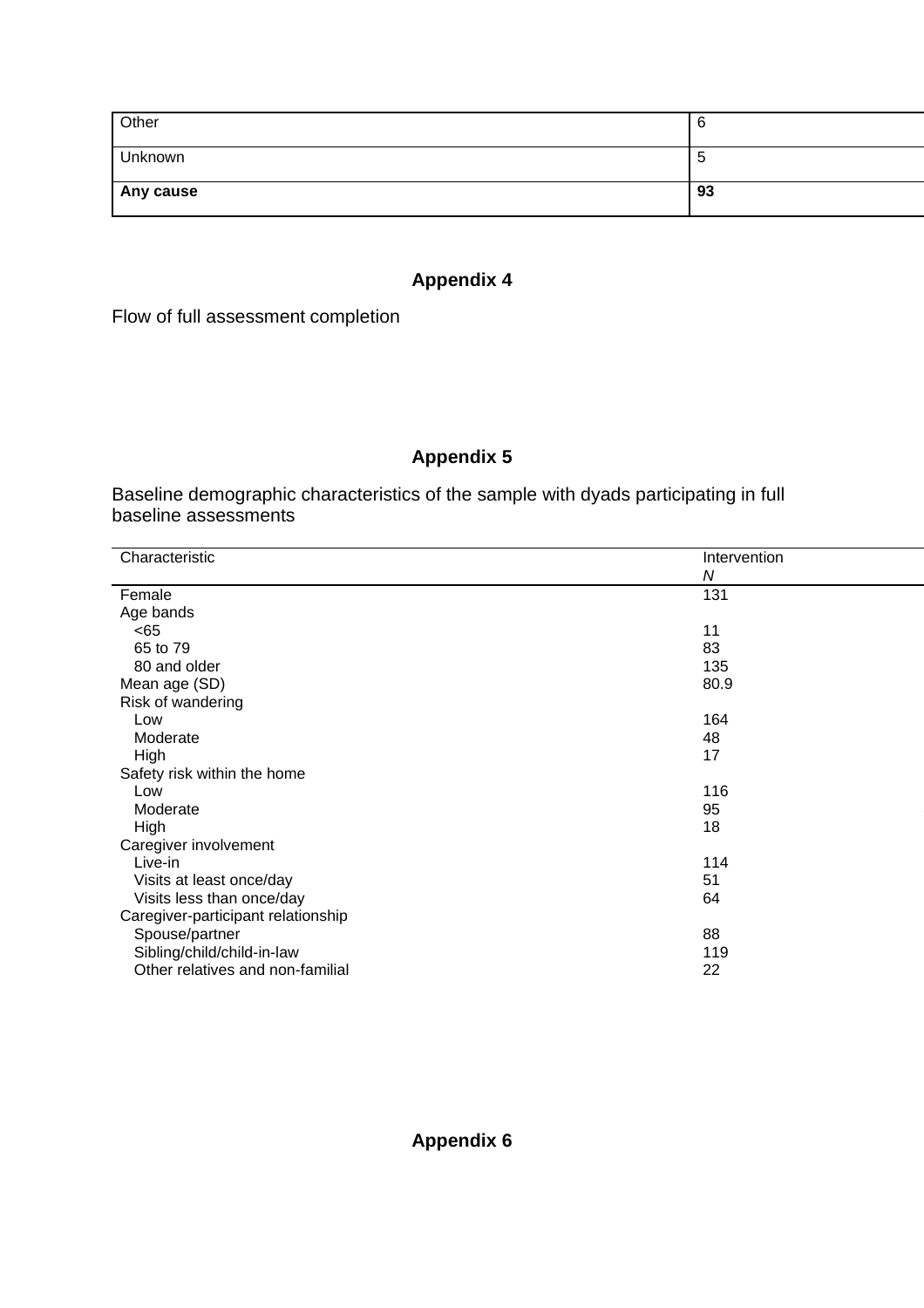Use of health, social and unpaid care over prior three months, intervention and control, for observations with data available at baseline, 12, 24, 52 and 104 week follow-ups

| Service/Item                | Units         | Valid N      | Intervention  |  |
|-----------------------------|---------------|--------------|---------------|--|
|                             |               |              | No. users (%) |  |
| <b>Baseline</b>             |               | Expected=229 |               |  |
| Community health            |               |              |               |  |
| GP                          | <b>Visits</b> | 229          | 159 (69)      |  |
| Practice nurse              | <b>Visits</b> | 229          | 88 (38)       |  |
| Community nurse             | <b>Visits</b> | 229          | 52(23)        |  |
| Physiotherapist             | <b>Visits</b> | 229          | 33(14)        |  |
| <b>OT</b>                   | <b>Visits</b> | 229          | 61(27)        |  |
| Dietician                   | <b>Visits</b> | 229          | 3(1)          |  |
| Paramedic                   | <b>Visits</b> | 228          | 24 (11)       |  |
| Specialist nurse            | <b>Visits</b> | 229          | 22 (10)       |  |
| Dentist                     | <b>Visits</b> | 229          | 55 (24)       |  |
| Optician                    | <b>Visits</b> | 229          | 46 (20)       |  |
| Chiropodist                 | <b>Visits</b> | 229          | 84 (37)       |  |
| Mental health               |               |              |               |  |
| Mental health nurse         | <b>Visits</b> | 229          | 78 (34)       |  |
| Psychiatrist                | <b>Visits</b> | 229          | 52 (23)       |  |
| Psychologist                | <b>Visits</b> | 229          | 4(2)          |  |
| Mental health team          | <b>Visits</b> | 229          | 17(7)         |  |
| Community care              |               |              |               |  |
| Home care                   | <b>Visits</b> | 229          | 91 (40)       |  |
| Home care                   | Hours         | 229          | 91 (40)       |  |
| Social worker               | <b>Visits</b> | 229          | 75 (33)       |  |
| Cleaner                     | <b>Visits</b> | 229          | 59 (26)       |  |
| Meals on Wheels             | <b>Visits</b> | 229          | 9(4)          |  |
| Laundry service             | <b>Visits</b> | 229          | 7(3)          |  |
| Sitting service             | <b>Visits</b> | 229          | 6(3)          |  |
| Carer support worker        | <b>Visits</b> | 229          | 11(5)         |  |
| Day services                |               |              |               |  |
| Day centre                  | Attendances   | 229          | 38 (17)       |  |
| Lunch club                  | Attendances   | 229          | 19(8)         |  |
| Patient education           | Attendances   | 229          | 11(5)         |  |
| Hospital care               |               |              |               |  |
| ED                          | Attendances   | 229          | 29 (13)       |  |
| Inpatients services         | Days          | 229          | 24 (10)       |  |
| Day hospital services       | Days          | 229          | 2(1)          |  |
| <b>Outpatients services</b> | <b>Visits</b> | 229          | 100(44)       |  |
| Residential respite         |               |              |               |  |
| Residential home            | Days          | 228          | 1(0)          |  |
| Nursing home                | Days          | 228          | 5(2)          |  |
| <b>Medications</b>          |               |              |               |  |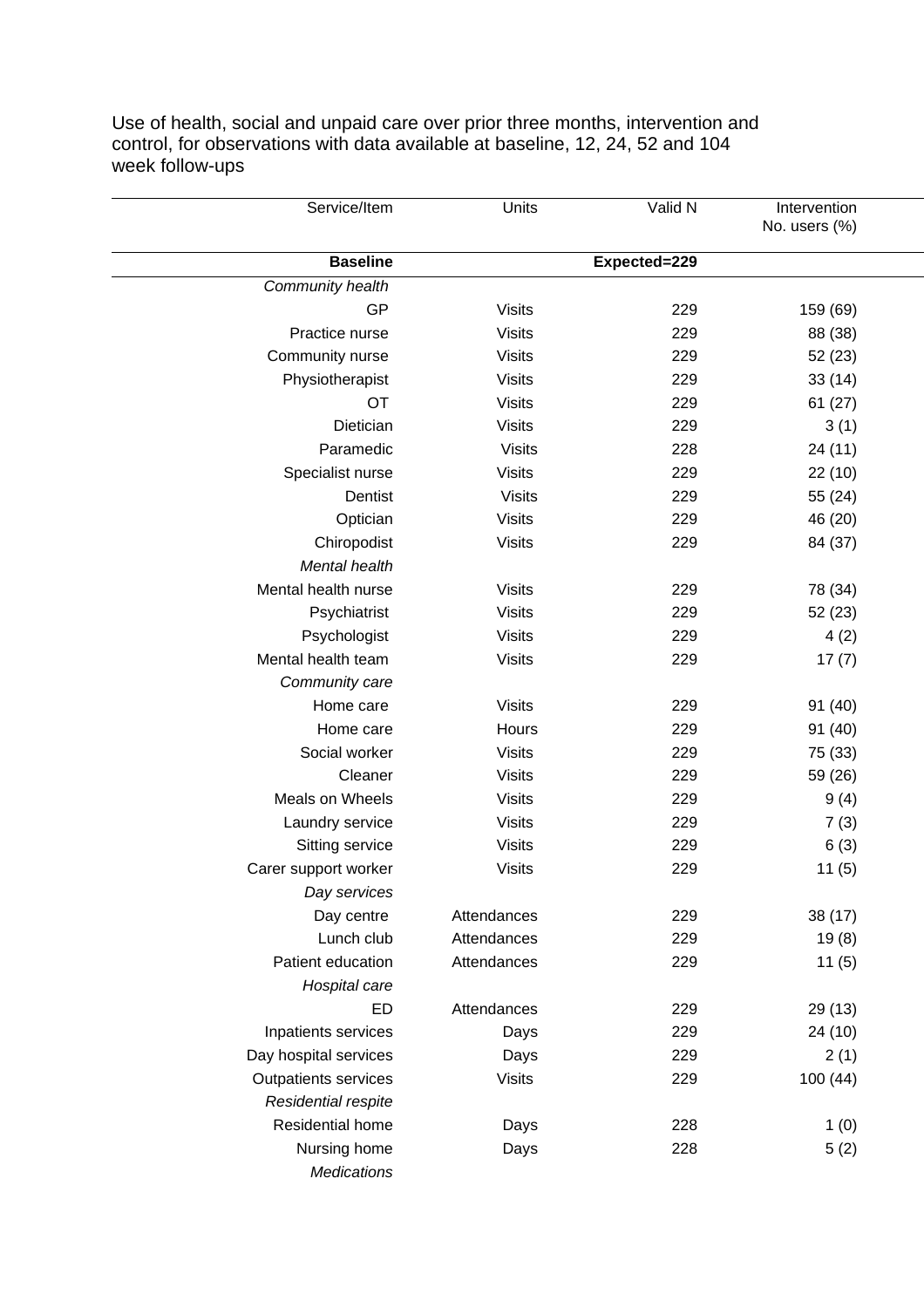| Service/Item                    | Units         | Valid N      | Intervention<br>No. users (%) |    |
|---------------------------------|---------------|--------------|-------------------------------|----|
| Any medications                 | <b>Units</b>  | 225          | 144(64)                       |    |
| Dementia                        | Units         | 226          | 116 (51)                      |    |
| Mental health                   | Units         | 225          | 71 (32)                       |    |
| Equip. & adaptations            |               |              |                               |    |
| Equip. (HSC)                    | Items         | 217          | 48 (22)                       |    |
| Unpaid care; out-of-pocket      |               |              |                               |    |
| Equipment (private)             | Items         | 217          | 9(4)                          |    |
| Travel to appoint.              | <b>Trips</b>  | 219          | 111(51)                       |    |
| Unpaid care                     | Hours         | 214          | 212 (99)                      | 5  |
| Carer cut down work             | Hours         | 205          | 3(1)                          |    |
| Carer stopped work              | Weeks         | 207          | 1(0)                          |    |
| Unpaid care oth. carers         | Hours         | 216          | 124 (57)                      | 11 |
| Time off work oth. carers       | Days          | 215          | 15(7)                         |    |
| <b>ATT</b>                      |               |              |                               |    |
| ATT devices (inc. basic)        | Items         | 223          | 217 (97)                      |    |
| 12 weeks                        |               | Expected=189 |                               |    |
| Community health                |               |              |                               |    |
| GP                              | <b>Visits</b> | 188          | 118 (63)                      |    |
| Practice nurse                  | <b>Visits</b> | 188          | 72 (38)                       |    |
| <b>Community/District Nurse</b> | <b>Visits</b> | 188          | 36 (19)                       |    |
| Physiotherapist                 | <b>Visits</b> | 188          | 21(11)                        |    |
| <b>OT</b>                       | <b>Visits</b> | 188          | 24 (13)                       |    |
| Dietician                       | <b>Visits</b> | 188          | 3(2)                          |    |
| Paramedic                       | <b>Visits</b> | 188          | 18 (10)                       |    |
| Specialist nurse                | <b>Visits</b> | 188          | 18 (10)                       |    |
| Dentist                         | <b>Visits</b> | 189          | 33(17)                        |    |
| Optician                        | <b>Visits</b> | 189          | 39 (21)                       |    |
| Chiropodist                     | <b>Visits</b> | 189          | 77 (41)                       |    |
| Mental health                   |               |              |                               |    |
| Mental health nurse             | <b>Visits</b> | 188          | 34 (18)                       |    |
| Psychiatrist                    | <b>Visits</b> | 188          | 24 (13)                       |    |
| Psychologist                    | <b>Visits</b> | 187          | 2(1)                          |    |
| Mental health team              | <b>Visits</b> | 188          | 7(4)                          |    |
| Community care                  |               |              |                               |    |
| Home care                       | <b>Visits</b> | 189          | 81 (43)                       |    |
| Home care                       | Hours         | 189          | 81 (43)                       |    |
| Social worker                   | <b>Visits</b> | 188          | 41 (22)                       |    |
| Cleaner                         | <b>Visits</b> | 189          | 54 (29)                       |    |
| Meals on Wheels                 | <b>Visits</b> | 189          | 11(6)                         |    |
| Laundry service                 | <b>Visits</b> | 189          | 4(2)                          |    |
| Sitting service                 | <b>Visits</b> | 189          | 8(4)                          |    |
| Carer support worker            | <b>Visits</b> | 189          | 10(5)                         |    |
| Day services                    |               |              |                               |    |
| Day centre                      | Attendances   | 189          | 42 (22)                       |    |
|                                 |               |              |                               |    |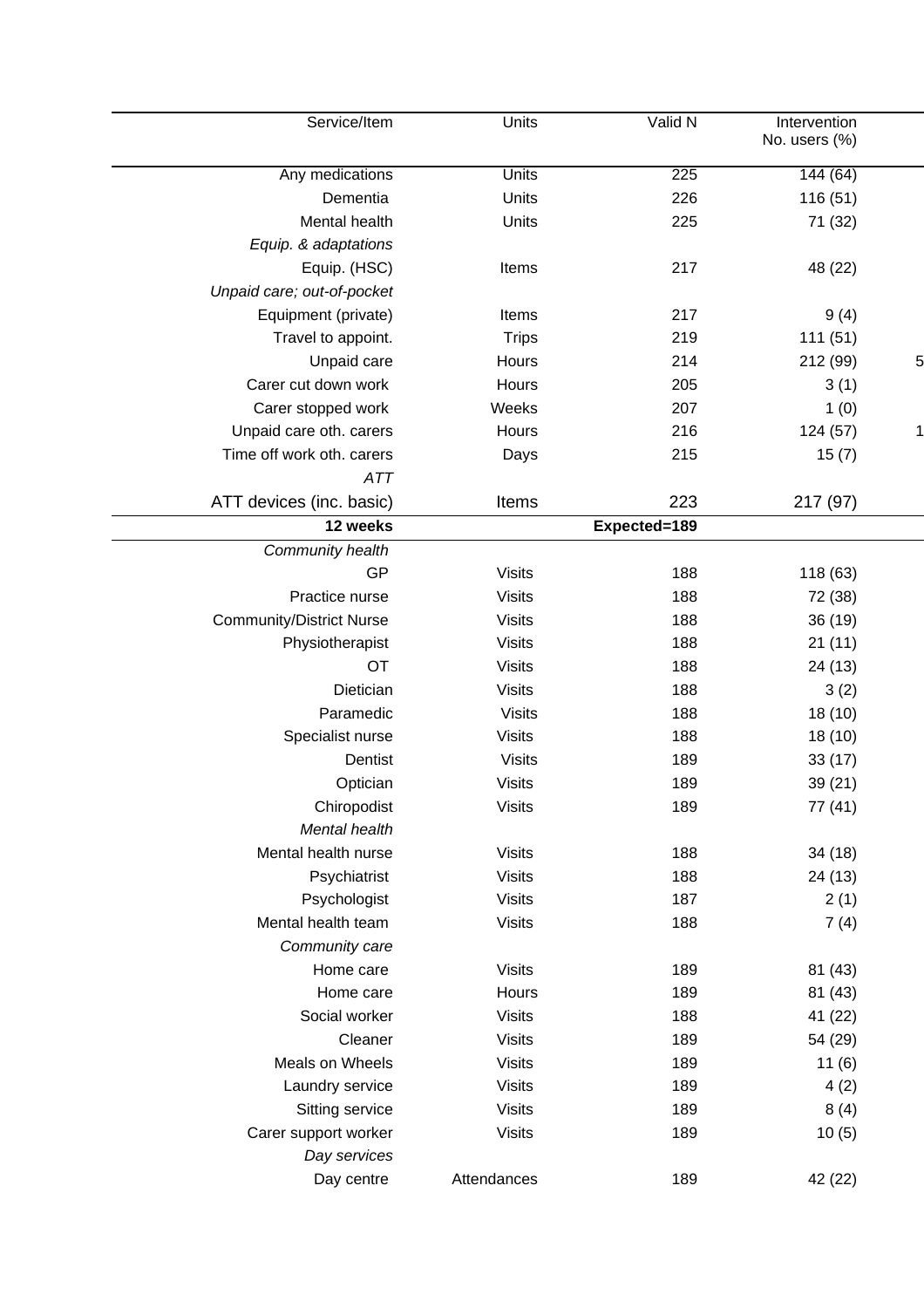|   | Intervention<br>No. users (%) | Valid N      | Units         | Service/Item                    |
|---|-------------------------------|--------------|---------------|---------------------------------|
|   | 17(9)                         | 189          | Attendances   | Lunch club                      |
|   | 11(6)                         | 189          | Attendances   | Patient education               |
|   |                               |              |               | Hospital care                   |
|   | 30(16)                        | 189          | Attendances   | Emergency department            |
|   | 20(11)                        | 189          | Days          | Inpatients services             |
|   | 1(1)                          | 189          | Days          | Day hospital services           |
|   | 74 (39)                       | 189          | <b>Visits</b> | <b>Outpatients services</b>     |
|   |                               |              |               | Residential respite             |
|   | 0(0)                          | 188          | Days          | Residential home                |
|   | 5(3)                          | 188          | Days          | Nursing home                    |
|   |                               |              |               | <b>Medications</b>              |
|   | 122 (65)                      | 187          | Units         | Medications                     |
|   | 104 (55)                      | 189          | Units         | Dementia                        |
|   | 58 (31)                       | 187          | Units         | Mental health                   |
|   |                               |              |               | Equip. & adaptations            |
|   | 27(15)                        | 184          | Items         | Equipment (HSC)                 |
|   |                               |              |               | Unpaid care; out-of-pocket      |
|   | 6(3)                          | 185          | Items         | Equipment (private)             |
|   | 85 (45)                       | 188          | <b>Trips</b>  | Travel to appointments          |
| 6 | 186 (100)                     | 186          | Hours         | Unpaid care                     |
|   | 1(1)                          | 174          | Hours         | Carer cut down work             |
|   | 3(2)                          | 175          | Weeks         | Carer stopped work              |
|   | 99 (53)                       | 186          | Hours         | Unpaid care oth. carers         |
|   | 9(5)                          | 184          | Days          | Time off work oth, carers       |
|   |                               |              |               | <b>ATT</b>                      |
|   | 164 (87)                      | 188          | Items         | ATT devices (inc. basic)        |
|   |                               | Expected=178 |               | Week 24                         |
|   |                               |              |               | Community health                |
|   | 101 (57)                      | 176          | <b>Visits</b> | GP                              |
|   | 69 (39)                       | 177          | <b>Visits</b> | Practice nurse                  |
|   | 30(17)                        | 177          | <b>Visits</b> | <b>Community/District Nurse</b> |
|   | 20(11)                        | 177          | <b>Visits</b> | Physiotherapist                 |
|   | 18(10)                        | 177          | <b>Visits</b> | OT                              |
|   | 4(2)                          | 177          | <b>Visits</b> | Dietician                       |
|   | 12(7)                         | 177          | <b>Visits</b> | Paramedic                       |
|   | 11(6)                         | 176          | <b>Visits</b> | Specialist nurse                |
|   | 38(21)                        | 177          | <b>Visits</b> | Dentist                         |
|   | 37(21)                        | 177          | <b>Visits</b> | Optician                        |
|   | 65 (37)                       | 177          | <b>Visits</b> | Chiropodist                     |
|   |                               |              |               | Mental health                   |
|   | 24 (14)                       | 177          | <b>Visits</b> | Mental health nurse             |
|   | 13(7)                         | 177          | <b>Visits</b> | Psychiatrist                    |
|   | 1(1)                          | 177          | <b>Visits</b> | Psychologist                    |
|   | 7(4)                          | 177          | <b>Visits</b> | Mental health team              |
|   |                               |              |               |                                 |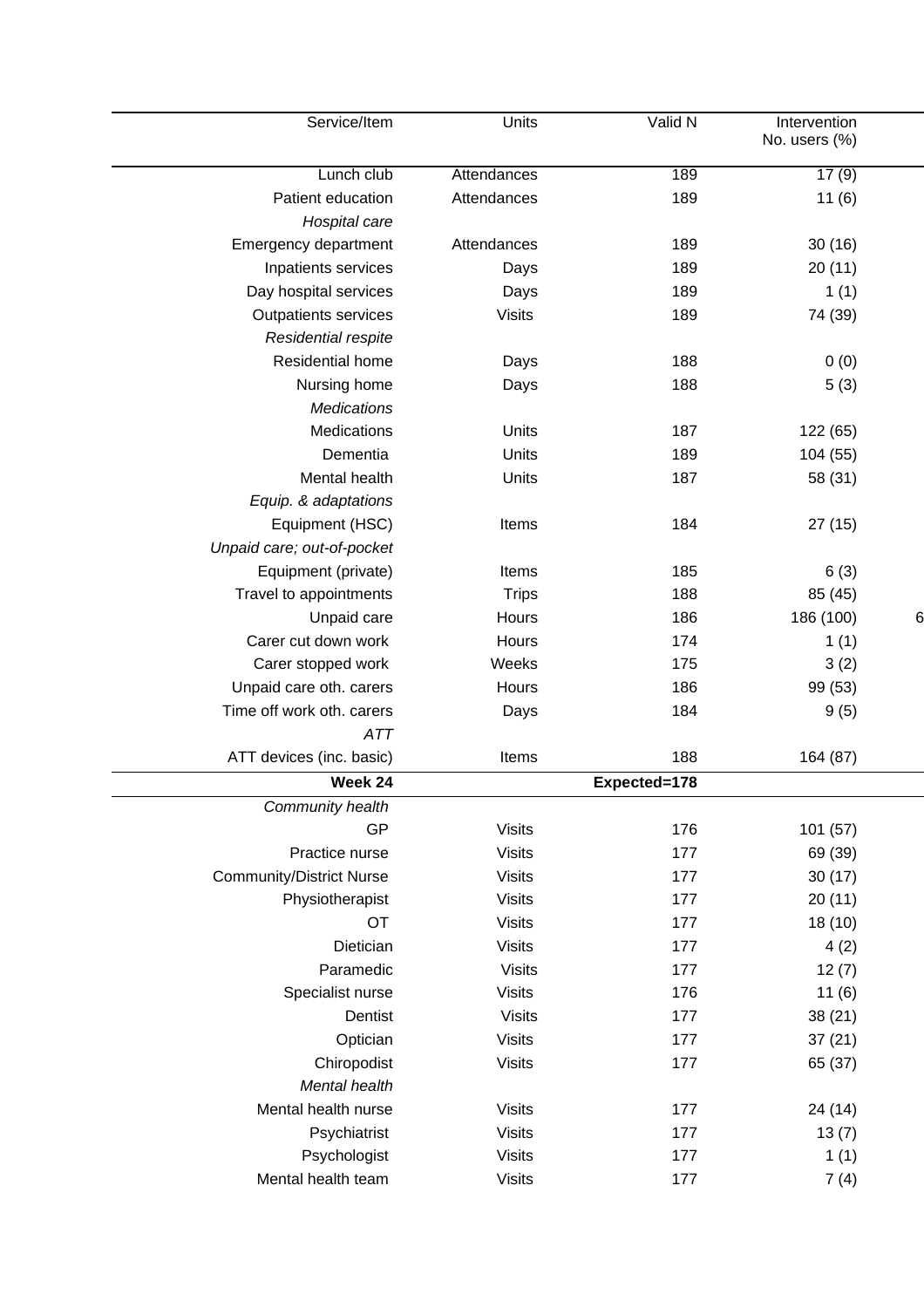| Service/Item                | Units         | Valid N      | Intervention<br>No. users (%) |              |
|-----------------------------|---------------|--------------|-------------------------------|--------------|
| Community care              |               |              |                               |              |
| Home care                   | <b>Visits</b> | 177          | 79 (45)                       |              |
| Home care                   | Hours         | 177          | 79 (45)                       |              |
| Social worker               | <b>Visits</b> | 177          | 29 (16)                       |              |
| Cleaner                     | <b>Visits</b> | 177          | 47 (27)                       |              |
| Meals on Wheels             | <b>Visits</b> | 177          | 10(6)                         |              |
| Laundry service             | <b>Visits</b> | 177          | 2(1)                          |              |
| Sitting service             | <b>Visits</b> | 177          | 8(5)                          |              |
| Carer support worker        | <b>Visits</b> | 177          | 3(2)                          |              |
| Day services                |               |              |                               |              |
| Day centre                  | Attendances   | 177          | 36(20)                        |              |
| Lunch club                  | Attendances   | 177          | 15(8)                         |              |
| Patient education           | Attendances   | 177          | 10(6)                         |              |
| Hospital care               |               |              |                               |              |
| Emergency department        | Attendances   | 177          | 23(13)                        |              |
| Inpatients services         | Days          | 177          | 10(6)                         |              |
| Day hospital services       | Days          | 177          | 3(2)                          |              |
| <b>Outpatients services</b> | <b>Visits</b> | 177          | 62 (35)                       |              |
| Residential respite         |               |              |                               |              |
| Residential home            | Days          | 175          | 1(1)                          |              |
| Nursing home                | Days          | 175          | 4(2)                          |              |
| <b>Medications</b>          |               |              |                               |              |
| Any medications             | Units         | 175          | 122 (70)                      |              |
| Dementia                    | Units         | 177          | 105 (59)                      |              |
| Mental health               | Units         | 175          | 57 (33)                       |              |
| Equipment (HSC)             | Items         | 175          | 28 (16)                       |              |
| Unpaid care; out-of-pocket  |               |              |                               |              |
| Equipment (private)         | Items         | 175          | 8(5)                          |              |
| Travel to appointments      | <b>Trips</b>  | 177          | 58 (33)                       |              |
| Unpaid care                 | Hours         | 175          | 173 (99)                      | 6            |
| Carer cut down work         | Hours         | 171          | 2(1)                          |              |
| Carer stopped work          | Weeks         | 169          | 1(1)                          |              |
| Unpaid care oth. carers     | Hours         | 175          | 102 (58)                      | $\mathbf{1}$ |
| Time off work oth. carers   | Days          | 175          | 20(11)                        |              |
| ATT                         |               |              |                               |              |
| ATT devices (inc. basic)    | Items         | 176          | 148 (84)                      |              |
| Week 52                     |               | Expected=150 |                               |              |
| Community health            |               |              |                               |              |
| GP                          | <b>Visits</b> | 148          | 96 (65)                       |              |
| Practice nurse              | <b>Visits</b> | 148          | 64 (43)                       |              |
| <b>Community Nurse</b>      | <b>Visits</b> | 148          | 31(21)                        |              |
| Physiotherapist             | <b>Visits</b> | 148          | 9(6)                          |              |
| OT                          | <b>Visits</b> | 148          | 17(11)                        |              |
|                             |               | 148          |                               |              |
| Dietician                   | <b>Visits</b> |              | 4(3)                          |              |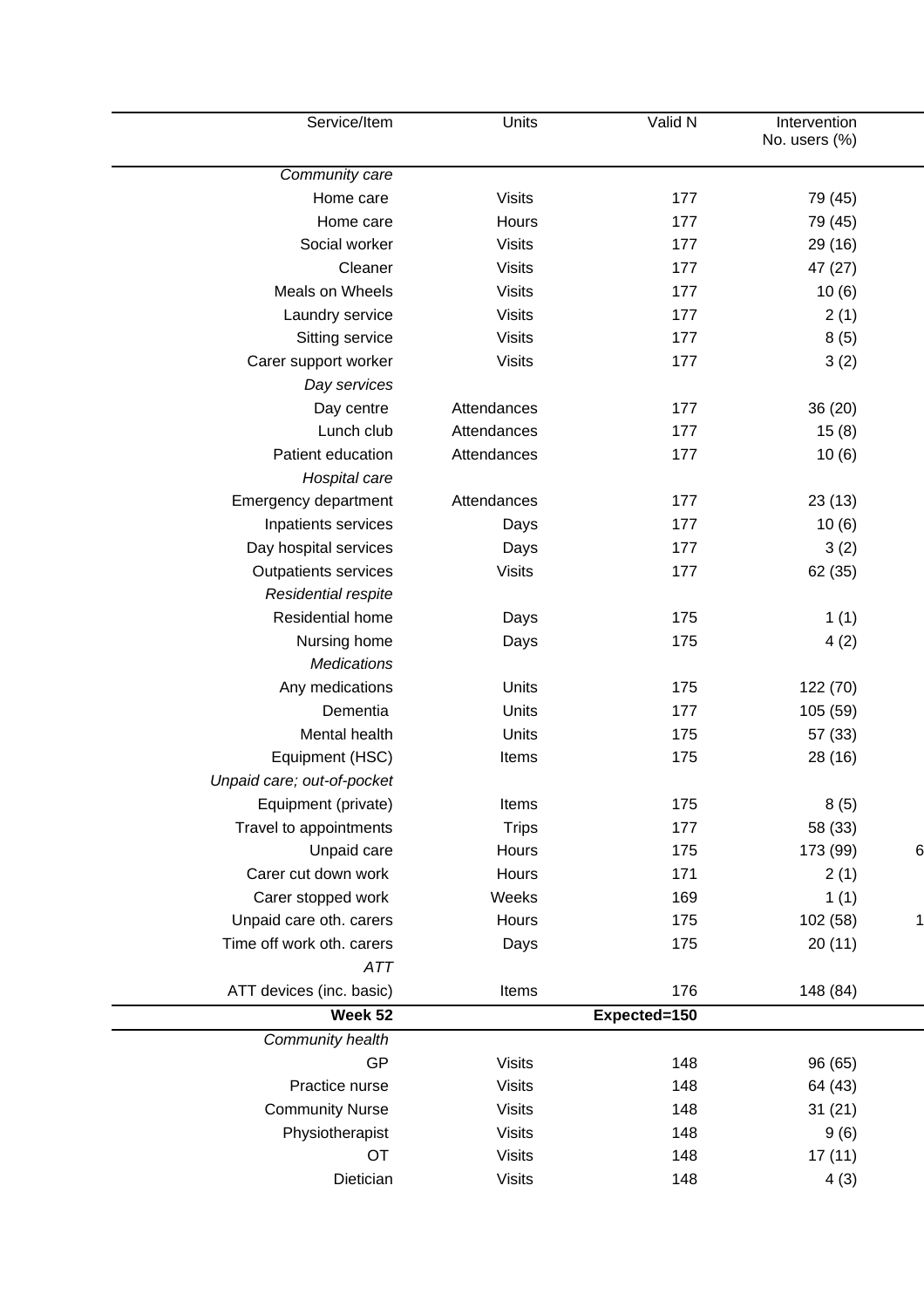| Service/Item               | Units         | Valid N | Intervention<br>No. users (%) |   |
|----------------------------|---------------|---------|-------------------------------|---|
|                            |               |         |                               |   |
| Paramedic                  | <b>Visits</b> | 148     | 15(10)                        |   |
| Specialist nurse           | <b>Visits</b> | 148     | 17(11)                        |   |
| Dentist                    | <b>Visits</b> | 148     | 33(22)                        |   |
| Optician                   | <b>Visits</b> | 148     | 25(17)                        |   |
| Chiropodist                | <b>Visits</b> | 148     | 61(41)                        |   |
| Mental health              |               |         |                               |   |
| Mental health nurse        | <b>Visits</b> | 148     | 12(8)                         |   |
| Psychiatrist               | <b>Visits</b> | 148     | 7(5)                          |   |
| Psychologist               | <b>Visits</b> | 148     | 1(1)                          |   |
| Mental health team         | <b>Visits</b> | 148     | 4(3)                          |   |
| Community care             |               |         |                               |   |
| Home care                  | <b>Visits</b> | 148     | 77 (52)                       |   |
| Home care                  | Hours         | 148     | 77 (52)                       | 1 |
| Social worker              | <b>Visits</b> | 148     | 29 (20)                       |   |
| Cleaner                    | <b>Visits</b> | 148     | 38 (26)                       |   |
| Meals on Wheels            | <b>Visits</b> | 148     | 5(3)                          |   |
| Laundry service            | <b>Visits</b> | 148     | 4(3)                          |   |
| Sitting service            | <b>Visits</b> | 148     | 5(3)                          |   |
| Carer support worker       | <b>Visits</b> | 148     | 1(1)                          |   |
| Day services               |               |         |                               |   |
| Day centre                 | Attendances   | 148     | 35(24)                        |   |
| Lunch club                 | Attendances   | 148     | 12(8)                         |   |
| Patient education          | Attendances   | 148     | 7(5)                          |   |
| Hospital care              |               |         |                               |   |
| Emergency department       | Attendances   | 148     | 25(17)                        |   |
| Inpatients services        | Days          | 148     | 17(11)                        |   |
| Day hospital services      | Days          | 148     | 0(0)                          |   |
| Outpatients services       | <b>Visits</b> | 148     | 52 (35)                       |   |
| Residential respite        |               |         |                               |   |
| Residential home           | Days          | 148     | 1(1)                          |   |
| Nursing home               |               | 148     | 5(3)                          |   |
| <b>Medications</b>         | Days          |         |                               |   |
| Any medications            |               |         |                               |   |
|                            | Units         | 145     | 101 (70)                      |   |
| Dementia                   | Units         | 147     | 85 (58)                       |   |
| Mental health              | Units         | 145     | 45 (31)                       |   |
| Equipment (HSC)            | Items         | 147     | 22(15)                        |   |
| Unpaid care; out-of-pocket |               |         |                               |   |
| Equipment (private)        | Items         | 147     | 14 (10)                       |   |
| Travel to appointments     | <b>Trips</b>  | 147     | 49 (33)                       |   |
| Unpaid care                | Hours         | 145     | 145 (100)                     | 6 |
| Carer cut down work        | Hours         | 146     | 1(1)                          |   |
| Carer stopped work         | Weeks         | 144     | 0(0)                          |   |
| Unpaid care oth. carers    | Hours         | 147     | 84 (57)                       | 1 |
| Time off work oth. carers  | Days          | 146     | 7(5)                          |   |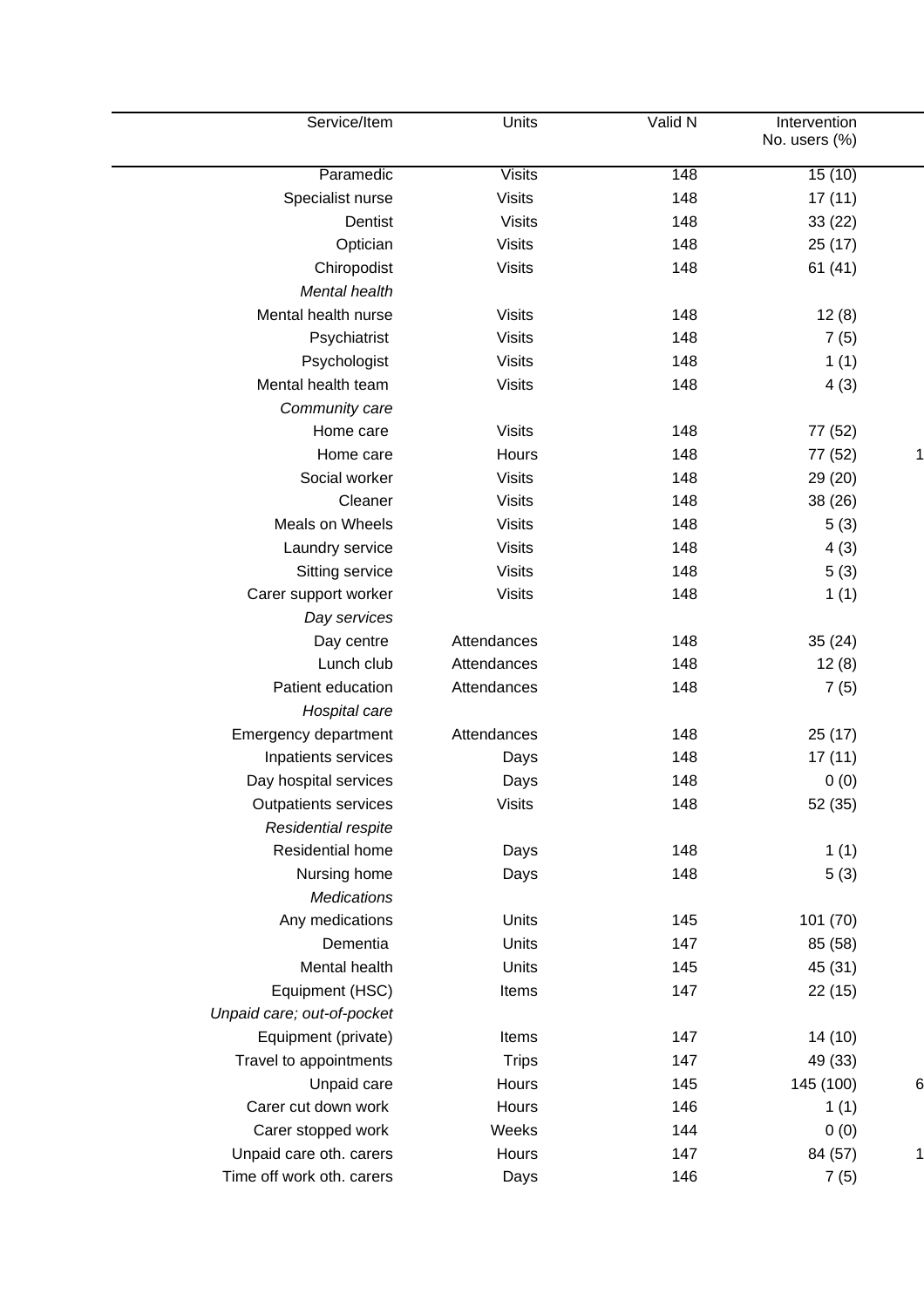| Service/Item                    | Units         | Valid N     | Intervention<br>No. users (%) |  |
|---------------------------------|---------------|-------------|-------------------------------|--|
| ATT                             |               |             |                               |  |
| ATT devices (inc. basic)        | Items         | 146         | 131 (90)                      |  |
| <b>Week 104</b>                 |               | Expected=96 |                               |  |
| Community health                |               |             |                               |  |
| GP                              | <b>Visits</b> | 93          | 66 (71)                       |  |
| Practice nurse                  | <b>Visits</b> | 92          | 28 (30)                       |  |
| <b>Community/District Nurse</b> | <b>Visits</b> | 93          | 20(22)                        |  |
| Physiotherapist                 | <b>Visits</b> | 93          | 7(8)                          |  |
| OT                              | <b>Visits</b> | 93          | 8(9)                          |  |
| diet                            | <b>Visits</b> | 93          | 2(2)                          |  |
| Paramedic                       | <b>Visits</b> | 93          | 10(11)                        |  |
| Specialist nurse                | <b>Visits</b> | 93          | 11(12)                        |  |
| Dentist                         | <b>Visits</b> | 93          | 16(17)                        |  |
| Optician                        | <b>Visits</b> | 93          | 21(23)                        |  |
| Chiropodist                     | <b>Visits</b> | 93          | 37(40)                        |  |
| Mental health                   |               |             |                               |  |
| Mental health nurse             | <b>Visits</b> | 93          | 6(6)                          |  |
| Psychiatrist                    | <b>Visits</b> | 93          | 1(1)                          |  |
| Psychologist                    | <b>Visits</b> | 93          | 0(0)                          |  |
| Mental health team              | <b>Visits</b> | 93          | 0(0)                          |  |
| Community care                  |               |             |                               |  |
| Home care                       | <b>Visits</b> | 93          | 46 (49)                       |  |
| Home care                       | Hours         | 93          | 46 (49)                       |  |
| Social worker                   | <b>Visits</b> | 93          | 11(12)                        |  |
| Cleaner                         | <b>Visits</b> | 93          | 32(34)                        |  |
| Meals on Wheels                 | <b>Visits</b> | 93          | 2(2)                          |  |
| Laundry service                 | <b>Visits</b> | 93          | 1(1)                          |  |
| Sitting service                 | <b>Visits</b> | 93          | 6(6)                          |  |
| Carer support worker            | <b>Visits</b> | 93          | 2(2)                          |  |
| Day services                    |               |             |                               |  |
| Day centre                      | Attendances   | 93          | 20(22)                        |  |
| Lunch club                      | Attendances   | 93          | 5(5)                          |  |
| Patient education group         | Attendances   | 93          | 3(3)                          |  |
| Hospital care                   |               |             |                               |  |
| Emergency department            | Attendances   | 93          | 8(9)                          |  |
| Inpatients services             | Days          | 93          | 6(6)                          |  |
| Day hospital services           | Days          | 93          | 1(1)                          |  |
| Outpatients services            | <b>Visits</b> | 93          | 35 (38)                       |  |
| Residential respite             |               |             |                               |  |
| Residential home                | Days          | 93          | 0(0)                          |  |
| Nursing home                    | Days          | 93          | 1(1)                          |  |
| <b>Medications</b>              |               |             |                               |  |
| Any medications                 | Units         | 92          | 61 (66)                       |  |
| Dementia                        | Units         | 93          | 50 (54)                       |  |
|                                 |               |             |                               |  |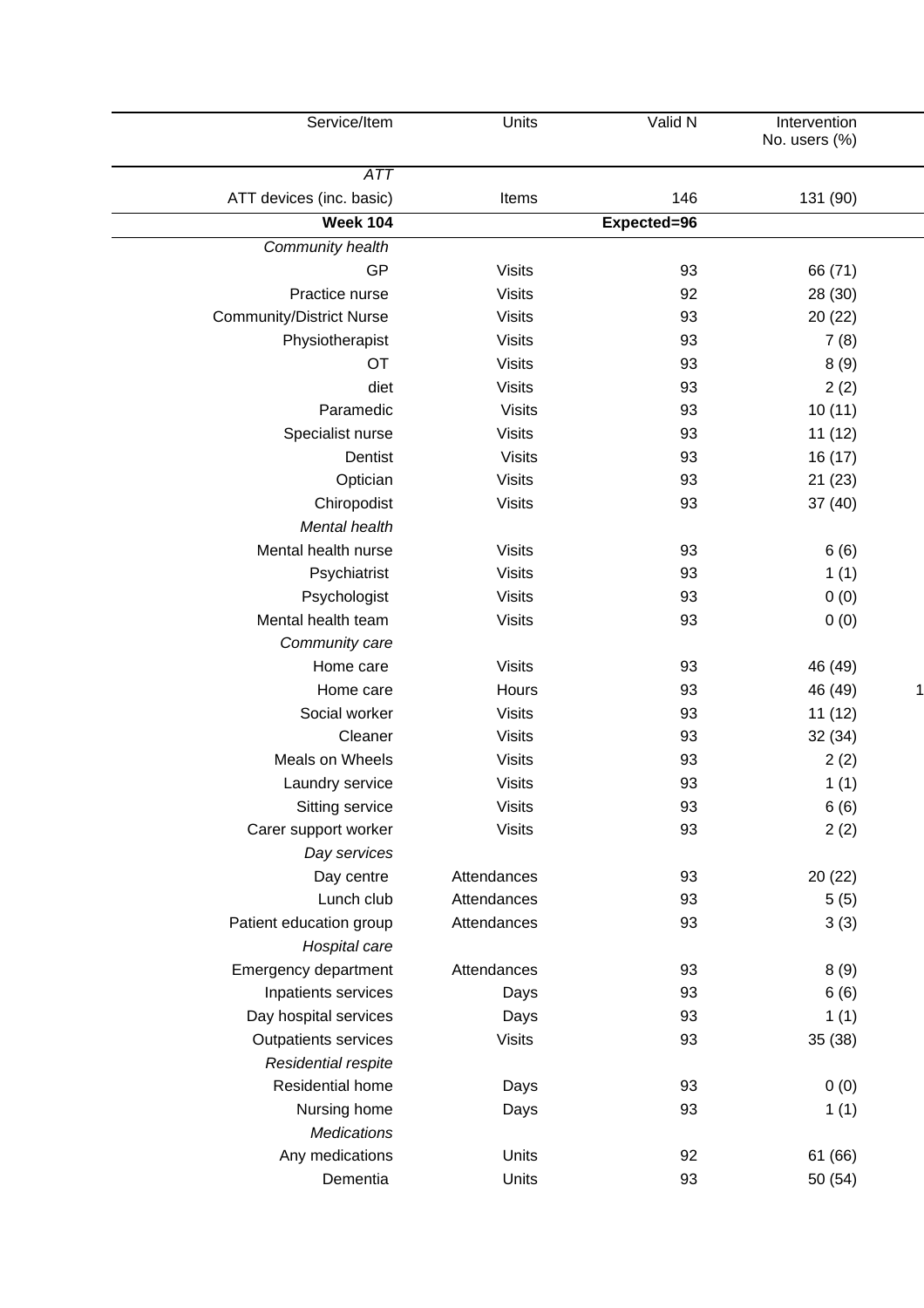|   | Intervention  | Valid N | <b>Units</b> | Service/Item               |
|---|---------------|---------|--------------|----------------------------|
|   | No. users (%) |         |              |                            |
|   |               |         |              |                            |
|   | 29 (32)       | 92      | Units        | Mental health              |
|   | 10(11)        | 92      | Items        | Equipment (HSC)            |
|   |               |         |              | Unpaid care; out-of-pocket |
|   | 5(5)          | 92      | Items        | Equipment (private)        |
|   | 35(38)        | 93      | <b>Trips</b> | Travel to appointments     |
| 6 | 88 (97)       | 91      | Hours        | Unpaid care                |
|   | 1(1)          | 90      | Hours        | Carer cut down work        |
|   | 0(0)          | 89      | Weeks        | Carer stopped work         |
|   | 53 (57)       | 93      | Hours        | Unpaid care oth. carers    |
|   | 3(3)          | 93      | Days         | Time off work oth. carers  |
|   |               |         |              | ATT                        |
|   | 85 (91)       | 93      | Items        | ATT devices (inc. basic)   |
|   |               |         |              |                            |

Note: OT= Occupational therapist; HSC=health and social care providers; oth. carers=other relatives and friends who provide care; ATT (inc. basic) =all ATT devices recorded on ATT checklist including "basic" ATT (e.g. key safes, standard smoke alarms).

# **Appendix 7**

Mean costs (standard errors) and between-group difference (95% confidence intervals): health and social care services for participant, unpaid carer costs, out-ofpocket costs, total health and social care and societal costs over prior three months, at baseline, 12, 24, 52 and 104 week assessments (£, 2016-17)

|                                             |     | Intervention |                |     |
|---------------------------------------------|-----|--------------|----------------|-----|
| Cost                                        | N   | Mean         | <b>SE</b>      | N   |
| <b>Baseline</b>                             |     | Expected=229 |                |     |
| Hospital                                    | 229 | 619          | 130            | 223 |
| Primary and community health                | 229 | 253          | 18             | 223 |
| Community mental health                     | 227 | 62           | 7              | 223 |
| Respite residential/nursing                 | 228 | 35           | 19             | 223 |
| Community care                              | 224 | 1433         | 299            | 220 |
| Day care (any provider)                     | 229 | 153          | 36             | 223 |
| Equipment & adaptations <sup>a</sup>        | 218 | 4            | 1              | 203 |
| <b>Medications</b>                          | 226 | 23           | 5              | 222 |
| Unpaid care <sup>b</sup>                    | 217 | 5928         | 488            | 202 |
| Equipment & adaptations - self <sup>®</sup> | 218 | 2            | 1              | 203 |
| Out-of-pocket <sup>®</sup>                  | 219 | 8            | $\overline{2}$ | 202 |
| Health & social care                        | 210 | 2231         | 228            | 201 |
| Intervention                                | 223 | 85           | $\overline{2}$ | 203 |
|                                             |     |              |                |     |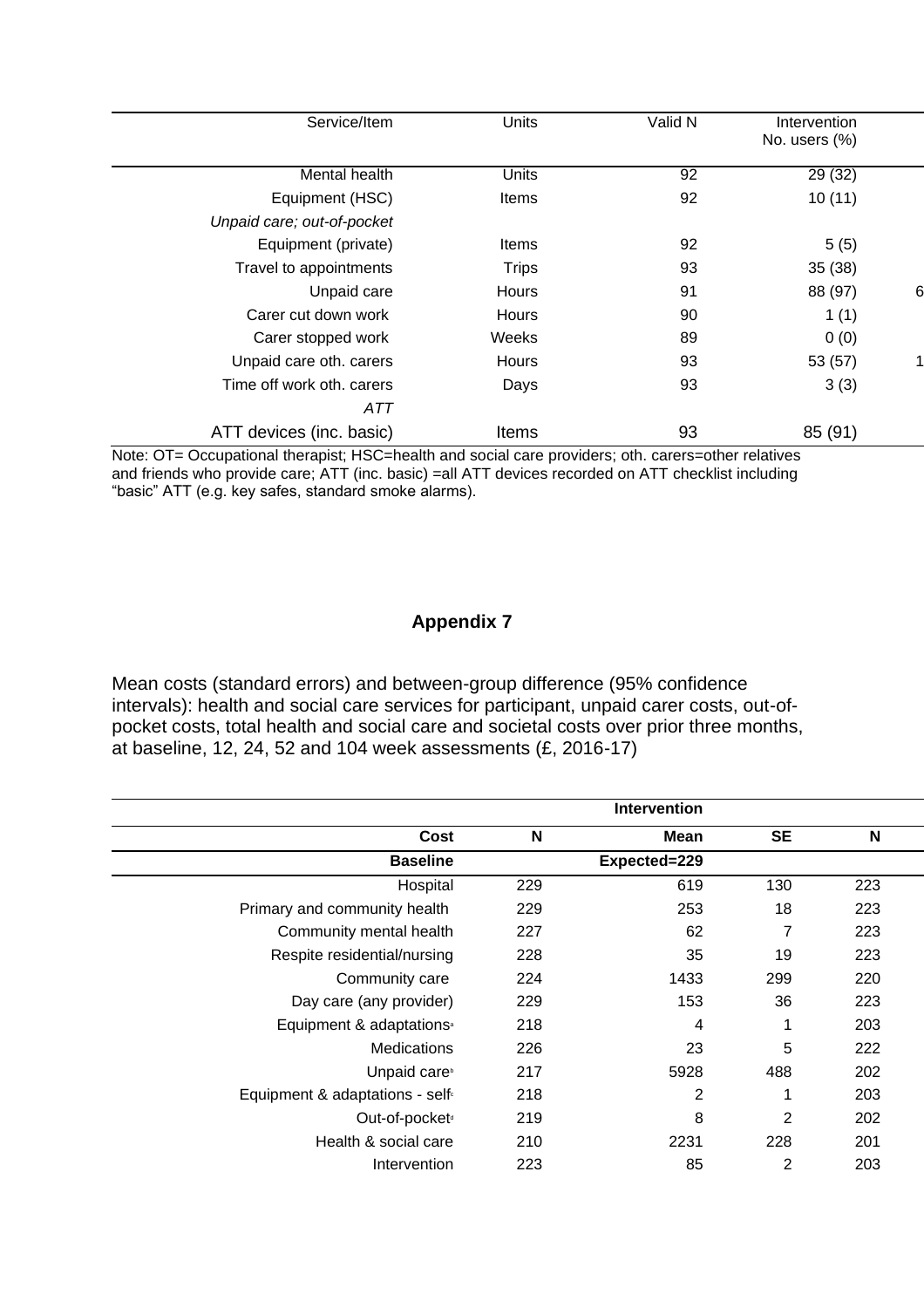|                                             |                  | Intervention     |                |              |
|---------------------------------------------|------------------|------------------|----------------|--------------|
| Cost                                        | N                | <b>Mean</b>      | <b>SE</b>      | $\mathsf{N}$ |
| Intervn.+Health & social care               | $\overline{205}$ | 2276             | 228            | 189          |
| Societal <sup>®</sup>                       | 208              | 8162             | 540            | 200          |
| Intervn.+Societal <sup>®</sup>              | 203              | 8262             | 546            | 188          |
| Week 12                                     |                  | Expected=189     |                |              |
| Hospital                                    | 189              | 467              | 121            | 186          |
| Primary and community health                | 188              | 223              | 21             | 185          |
| Community mental health                     | 186              | 36               | 8              | 186          |
| Respite residential/nursing                 | 188              | 45               | 26             | 185          |
| Community care                              | 188              | 1857             | 377            | 185          |
| Day care                                    | 189              | 229              | 45             | 186          |
| Equipment & adaptations <sup>®</sup>        | 186              | 4                | 1              | 184          |
| Medications                                 | 189              | 34               | 9              | 186          |
| Unpaid care <sup>b</sup>                    | 186              | 6214             | 470            | 183          |
| Equipment & adaptations - self <sup>®</sup> | 186              | $\overline{c}$   | 1              | 184          |
| Out-of-pocket <sup>®</sup>                  | 188              | $\overline{7}$   | $\overline{2}$ | 184          |
| Health & social care                        | 182              | 2930             | 416            | 181          |
| Intervention                                | 188              | 61               | 3              | 166          |
| Intervn.+Health & social care               | 181              | 2978             | 418            | 161          |
| <b>Societal</b> <sup>®</sup>                | 182              | 9202             | 620            | 180          |
| Intervn.+Societal <sup>®</sup>              | 181              | 9283             | 624            | 160          |
| Week 24                                     |                  | Expected=178     |                |              |
| Hospital                                    | 177              | 296              | 73             | 168          |
| Primary and community health                | 177              | 193              | 20             | 168          |
| Community mental health                     | 177              | 21               | 4              | 168          |
| Respite residential/nursing                 | 175              | 35               | 21             | 166          |
| Community care                              | 176              | 2 4 7 5          | 537            | 165          |
| Day care                                    | 177              | 230              | 48             | 167          |
| Equipment & adaptations <sup>®</sup>        | 176              | $\boldsymbol{7}$ | 2              | 168          |
| Medications                                 | 177              | 26               | 5              | 168          |
| Unpaid care <sup>b</sup>                    | 175              | 6843             | 575            | 168          |
| Equipment & adaptations - self <sup>®</sup> | 176              | 3                | $\overline{2}$ | 168          |
| Out-of-pocket <sup>d</sup>                  | 177              | 6                | $\overline{c}$ | 168          |
| Health & social care                        | 173              | 3 2 9 8          | 560            | 162          |
| Intervention                                | 176              | 55               | 3              | 157          |
| Intervn.+Health & social care               | 171              | 3382             | 566            | 151          |
| Societal <sup>®</sup>                       | 172              | 9 9 5 4          | 769            | 162          |
| Intervn.+Societal <sup>®</sup>              | 170              | 10 0 32          | 778            | 151          |
| Week 52                                     |                  | Expected=150     |                |              |
| Hospital                                    | 148              | 470              | 149            | 137          |
| Primary and community health                | 148              | 195              | 18             | 137          |
| Community mental health                     | 148              | 28               | 18             | 137          |
| Respite residential/nursing                 | 148              | 60               | 37             | 137          |
| Community care                              | 148              | 3 3 7 7          | 747            | 137          |
| Day care                                    | 148              | 361              | 72             | 137          |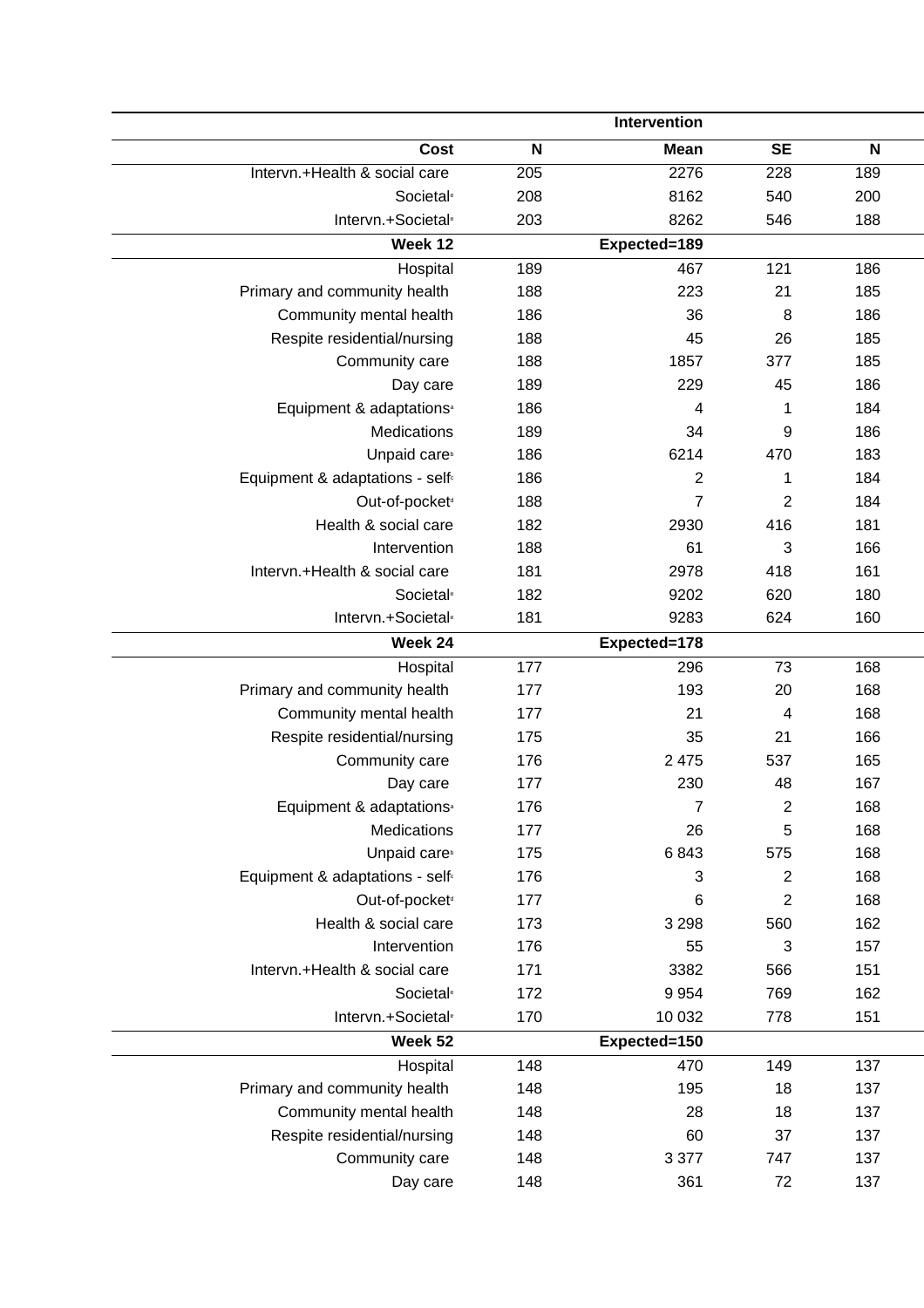|                                             |                           | Intervention    |                |     |
|---------------------------------------------|---------------------------|-----------------|----------------|-----|
| Cost                                        | $\boldsymbol{\mathsf{N}}$ | <b>Mean</b>     | <b>SE</b>      | N   |
| Equipment & adaptations <sup>®</sup>        | 148                       | $\overline{8}$  | $\overline{2}$ | 137 |
| Medications                                 | 147                       | 25              | 5              | 137 |
| Unpaid care <sup>b</sup>                    | 147                       | 6851            | 560            | 136 |
| Equipment & adaptations - self <sup>®</sup> | 148                       | $6\phantom{1}6$ | $\overline{c}$ | 137 |
| Out-of-pocket <sup>®</sup>                  | 147                       | $6\phantom{1}6$ | $\overline{2}$ | 136 |
| Health & social care                        | 147                       | 4510            | 777            | 137 |
| Intervention                                | 146                       | 64              | 3              | 129 |
| Intervn.+Health & social care               | 143                       | 4613            | 797            | 129 |
| Societal <sup>®</sup>                       | 146                       | 11 442          | 927            | 136 |
| Intervn.+Societal <sup>®</sup>              | 143                       | 11 492          | 947            | 128 |
| <b>Week 104</b>                             |                           | Expected=96     |                |     |
| Hospital                                    | 93                        | 430             | 186            | 89  |
| Primary and community health                | 93                        | 227             | 26             | 89  |
| Community mental health                     | 93                        | 4               | $\overline{2}$ | 89  |
| Respite residential/nursing                 | 93                        | 3               | 3              | 89  |
| Community care                              | 93                        | 4537            | 1 2 6 4        | 87  |
| Day care                                    | 93                        | 365             | 98             | 89  |
| Equipment & adaptations <sup>a</sup>        | 93                        | 9               | 3              | 89  |
| Medications                                 | 93                        | 21              | 6              | 89  |
| Unpaid care <sup>b</sup>                    | 93                        | 7 3 0 8         | 781            | 89  |
| Equipment & adaptations - self <sup>®</sup> | 93                        | 3               | $\overline{2}$ | 89  |
| Out-of-pocket <sup>d</sup>                  | 93                        | 6               | 3              | 89  |
| Health & social care                        | 93                        | 5 6 9 3         | 1 300          | 87  |
| Intervention                                | 93                        | 63              | 4              | 87  |
| Intervn.+Health & social care               | 92                        | 5808            | 1 3 1 4        | 84  |
| Societal <sup>®</sup>                       | 93                        | 12 961          | 1599           | 87  |
| Intervn.+Societal <sup>®</sup>              | 92                        | 13 117          | 1614           | 84  |

Note: Intervn.=Intervention costs

\**p<0.05* \*\**p<0.01* \*\*\**p<0.001*

*a Funded by NHS or Social Services*

*b Unpaid carers' time in care and support to participant*

*c Expenditure by self or family on equipment purchases*

*d Expenditure by self or family on travel to appointments*

*e Societal costs: participant's health and social care costs; unpaid carers' time in care and support to participant; expenditure by self or family on travel to appointments, equipment purchases*

# **Appendix 8**

Mean cumulative costs (standard errors): intervention costs, total health and social care and societal costs (at opportunity and replacement cost valuation of unpaid carer time) from baseline to 104 weeks (£, 2016-17)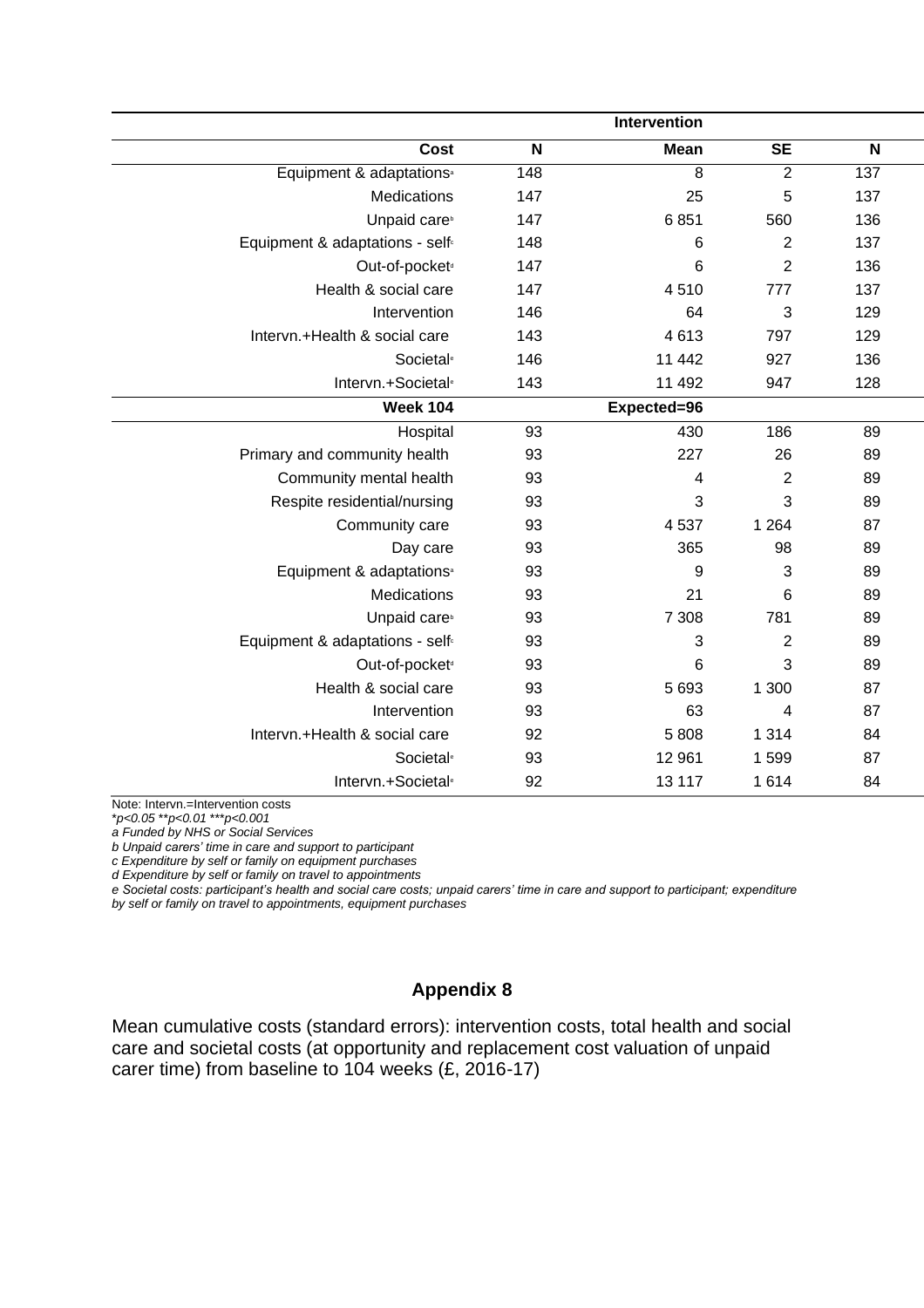|                                                  |     | Intervention |           |     |
|--------------------------------------------------|-----|--------------|-----------|-----|
| Cost                                             | n   | Mean         | <b>SE</b> | n   |
|                                                  |     | Expected=229 |           |     |
| Intervn: ATT inc. baseline ATT cost <sup>®</sup> | 223 | 408          | 18        | 203 |
| Intervn: ATT over 104 weeks follow-up            | 223 | 322          | 18        | 203 |
| Health & social care                             | 210 | 19 232       | 3 0 8 6   | 201 |
| Intervn.+Health & social care                    | 205 | 19 649       | 3 2 0 6   | 189 |
| Societal <sup>b</sup>                            | 208 | 55 209       | 4 4 0 4   | 200 |
| Intervn.+Societal <sup>®</sup>                   | 203 | 56 000       | 4579      | 188 |
| Sensitivity analysis                             |     |              |           |     |
| <b>Societal</b> <sup>®</sup>                     | 208 | 12 8935      | 8862      | 200 |
| Intervn.+Societal <sup>®</sup>                   | 203 | 12 9845      | 9 1 6 3   | 188 |

Note: Sample includes any participant that had participated in a baseline assessment and whose data for that cost at baseline was not missing; Intervn.=Intervention costs

\*p<0.05; \*\*p<0.01; \*\*\*p<0.001

a ATT costs: includes the costs of the ATT assessment and ATT package installed prior to baseline assessment

b societal costs: participant's health and social care costs; unpaid carers' time in care and support to participant (opportunity cost valuation); expenditure by self or family on travel to appointments, equipment purchases

c societal costs: participant's health and social care costs; unpaid carers' time in care and support to participant (replacement cost valuation); expenditure by self or family on travel to appointments, equipment purchases

## **Appendix 9**

Mean EQ-5D index scores and standard errors and between-group difference and 95% confidence intervals: at baseline, 12, 24, 52 and 104 week assessment points

|                        |              | <b>Intervention</b> |           |              | <b>Contro</b> |
|------------------------|--------------|---------------------|-----------|--------------|---------------|
| <b>Outcome measure</b> | N            | <b>Mean</b>         | <b>SE</b> | N            | Mea           |
| <b>Baseline</b>        | Expected=229 |                     |           | Expected=224 |               |
| EQ-5D - Participant    | 208          | 0.748               | 0.016     | 199          | 0.77          |
| EQ-5D - Proxy          | 208          | 0.539               | 0.015     | 197          | 0.52          |
| Week 12                | Expected=189 |                     |           | Expected=188 |               |
| EQ-5D - Participant    | 175          | 0.734               | 0.019     | 161          | 0.76          |
| EQ-5D - Proxy          | 178          | 0.551               | 0.017     | 178          | 0.51          |
| Week 24                | Expected=178 |                     |           | Expected=168 |               |
| EQ-5D - Participant    | 157          | 0.731               | 0.02      | 143          | 0.78          |
| EQ-5D - Proxy          | 172          | 0.512               | 0.019     | 158          | 0.51          |
| Week 52                | Expected=150 |                     |           | Expected=139 |               |
| EQ-5D - Participant    | 120          | 0.709               | 0.023     | 104          | 0.78          |
| EQ-5D - Proxy          | 144          | 0.482               | 0.023     | 129          | 0.4           |
| <b>Week 104</b>        | Expected=96  |                     |           | Expected=90  |               |
| EQ-5D - Participant    | 75           | 0.73                | 0.03      | 59           | 0.81          |
| EQ-5D - Proxy          | 92           | 0.462               | 0.029     | 84           | 0.42          |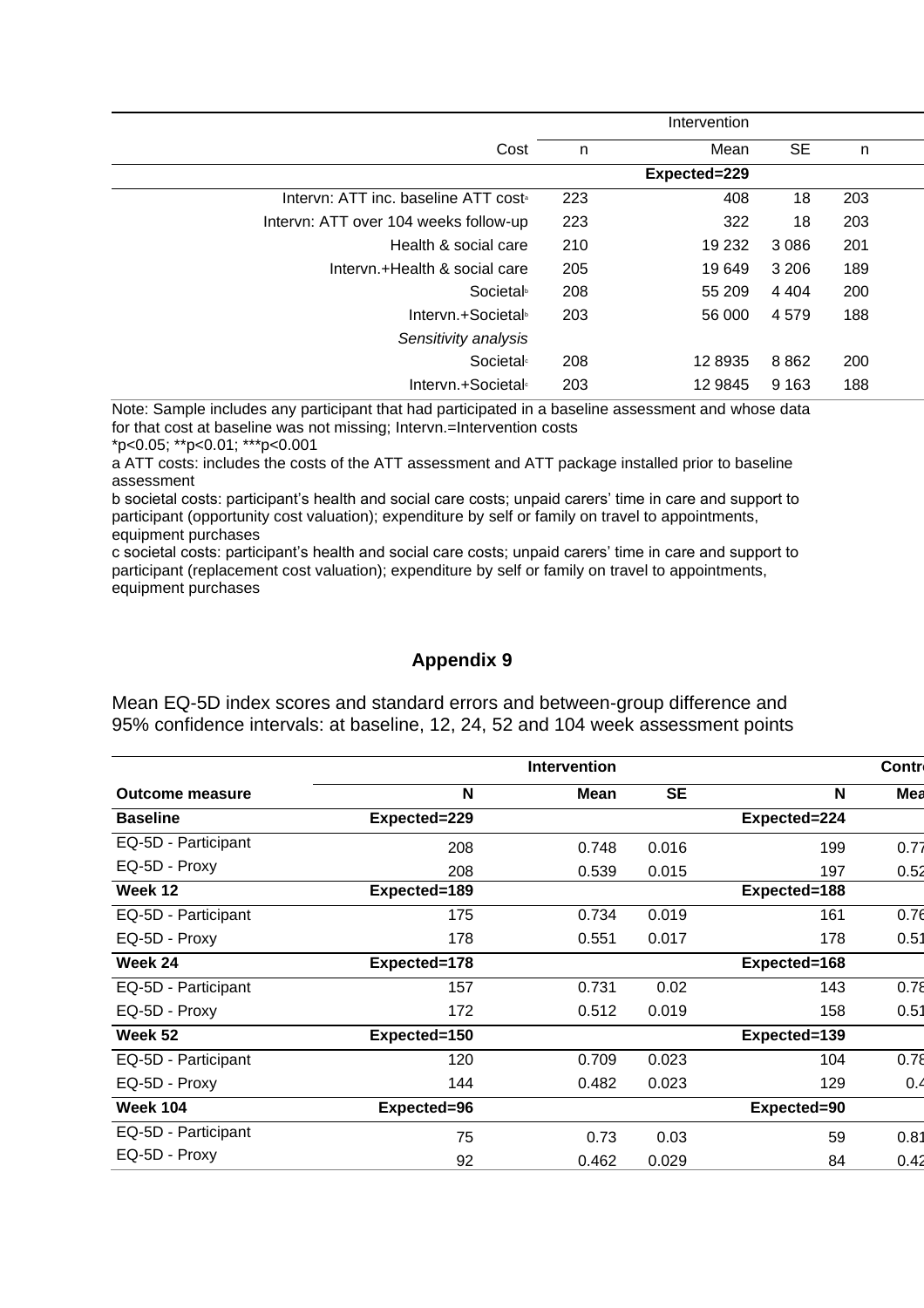$*p<0.05$ 

# **Appendix 10**

Adjusted Results from Regression Analyses of Outcomes, Costs (£, 2016-17) and cost-effectiveness

| Outcome                | Number of cases, between-<br>group difference or ICER | Assessment point              |                               |
|------------------------|-------------------------------------------------------|-------------------------------|-------------------------------|
|                        |                                                       | Week 24                       | Week 52                       |
| Health and social care |                                                       |                               |                               |
| (HSC) total costs      |                                                       |                               |                               |
|                        | Number of cases                                       | $N=450$ a                     | $N=450$ a                     |
|                        | Mean (95% CI) <sup>b</sup> :                          | 4 4 4 9                       | 9 3 6 6                       |
|                        | Intervention                                          | (3425, 5896)                  | (7 301, 12 069                |
|                        | Mean (95% CI) <sup>b</sup> : Control                  | 4 9 6 0                       | 10 051                        |
|                        |                                                       | (3669, 6998)                  | (7 794, 13 250                |
|                        | Difference: Intervention-                             | $-511$                        | $-685$                        |
|                        | Control Mean (95% CI) <sup>b</sup>                    | $(-2008, 600)$ p=0.438        | $(-2992, 1546)$               |
|                        |                                                       |                               | $p=0.554$                     |
| Societal total costs   |                                                       |                               |                               |
|                        | Number of cases                                       | $N=450$ a                     | $N=450$ a                     |
|                        | Mean $(95\% \text{ Cl})^5$ :                          | 14 084                        | 28 174                        |
|                        | Intervention                                          | (12 226, 15 710)              | (24 470, 31 84                |
|                        | Mean (95% CI) <sup>b</sup> : Control                  | 15 386                        | 29 277                        |
|                        |                                                       | (13 075, 18 278)              | (25621, 3339)                 |
|                        | Difference: Intervention-                             | $-1302$                       | $-1103$                       |
|                        | Control Mean (95% CI) <sup>b</sup>                    | $(-4801, 1460)$               | $(-6216, 3737)$               |
|                        |                                                       | $p=0.412$                     | $p=0.665$                     |
| $QALY - EQ-5D -$       |                                                       |                               |                               |
| participant            |                                                       |                               |                               |
|                        | Number of cases                                       | $N=450$ <sup>a</sup>          | $N=450$ a                     |
|                        | Mean (95% CI) <sup>b</sup> :                          | 0.334                         | 0.680                         |
|                        | Intervention                                          | (0.319, 0.348)                | (0.646, 0.712)                |
|                        | Mean (95% CI) <sup>b</sup> : Control                  | 0.350                         | 0.724                         |
|                        |                                                       | (0.336, 0.364)                | (0.692, 0.754)                |
|                        | Difference: Intervention-<br>Control                  | $-0.016$<br>$(-0.036, 0.003)$ | $-0.044*$                     |
|                        | Mean (95% CI) <sup>b</sup>                            | p=0.109                       | $(-0.088, 0.000)$<br>$p=0.05$ |
|                        | ICER (cost per                                        | $-511/-0.016=31668$           | $-685/-0.044=15$              |
|                        | QALY, HSC <sup>c</sup> )                              |                               |                               |
|                        | ICER (cost per                                        | $-1$ 302/ $-0.016 = 80$       | $-1103/-0.044=$               |
|                        | QALY, societal <sup>c</sup> )                         | 697                           |                               |
| $QALY - EQ-5D - proxy$ |                                                       |                               |                               |
|                        | Number of cases                                       | $N=450$ a                     | $N=450$ a                     |
|                        | Mean (95% CI) <sup>b</sup> :                          | 0.245                         | 0.485                         |
|                        | Intervention                                          | (0.231, 0.258)                | (0.453, 0.516)                |
|                        | Mean (95% CI) <sup>b</sup> : Control                  | 0.234                         | 0.470                         |
|                        |                                                       | (0.220, 0.248)                | (0.439, 0.499)                |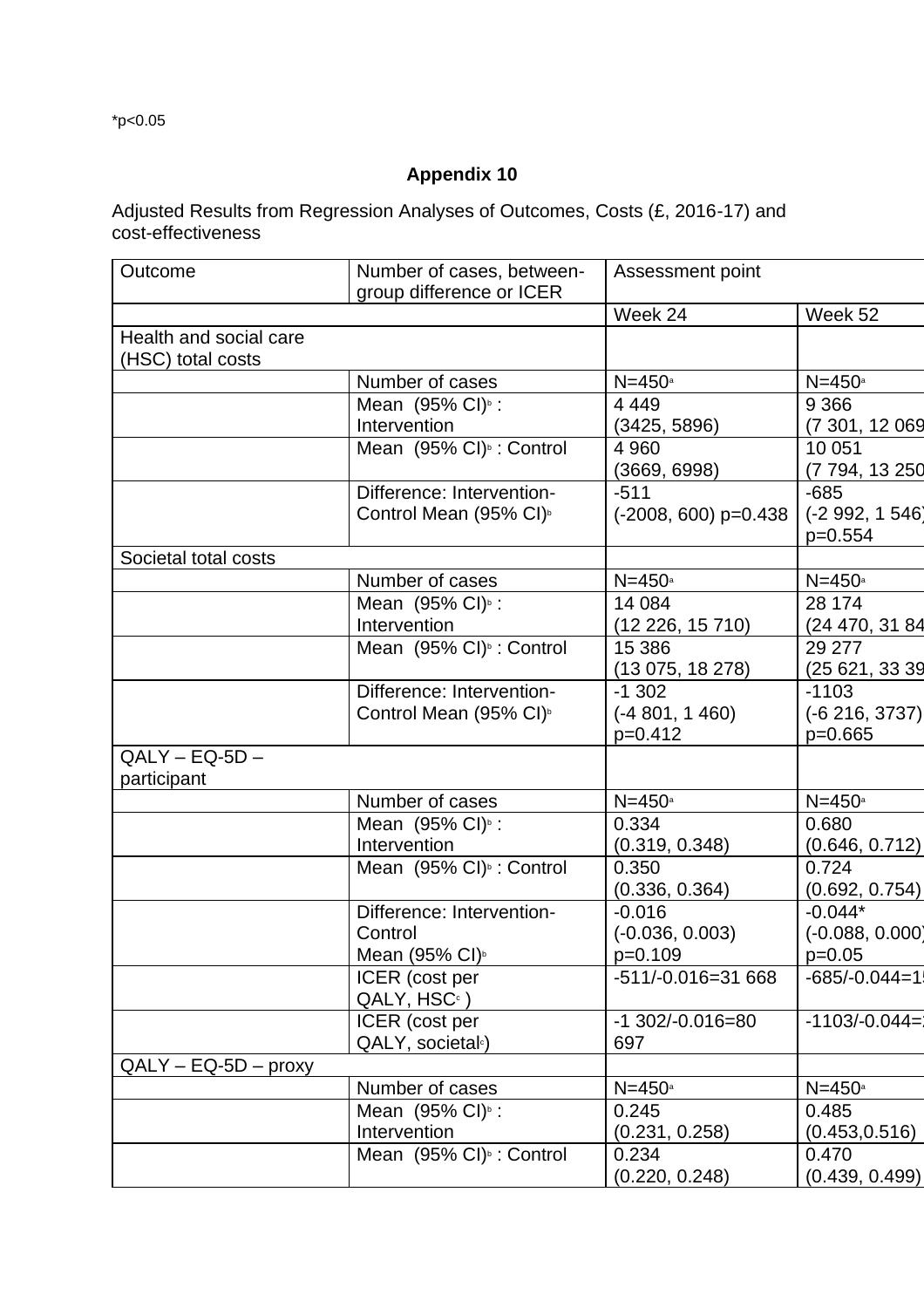|                           | Difference: Intervention-                        | 0.010                        | 0.016             |
|---------------------------|--------------------------------------------------|------------------------------|-------------------|
|                           | Control                                          | $(-0.009, 0.029)$            | $(-0.026, 0.057)$ |
|                           | Mean (95% CI) <sup>b</sup>                       | $p=0.292$                    | $p=0.467$         |
|                           | ICER (cost per QALY, HSC <sup>c</sup> )          | $-511/0.010 = -49825$        | $-685/0.016 = -4$ |
|                           | ICER (cost per QALY,                             | $-1$ 302/0.010 $=$ -126      | $-1103/0.016 =$   |
|                           | societal <sup>c</sup> )                          | 964                          | 957               |
| Institutionalisation-free |                                                  |                              |                   |
| days                      |                                                  |                              |                   |
|                           | Number of cases                                  |                              |                   |
|                           | Mean (95% CI) <sup>b</sup> :                     |                              |                   |
|                           | Intervention                                     |                              |                   |
|                           | Mean (95% CI) <sup>b</sup> : Control             |                              |                   |
|                           |                                                  |                              |                   |
|                           | Difference: Intervention-                        |                              |                   |
|                           | Control Mean (95% CI) <sup>b</sup>               |                              |                   |
|                           | ICER (cost per                                   |                              |                   |
|                           | institutionalisation-free day,                   |                              |                   |
|                           | $HSC^{\circ}$ )                                  |                              |                   |
|                           | ICER (cost per                                   |                              |                   |
|                           | institutionalisation-free day,                   |                              |                   |
|                           | societal <sup>®</sup> )                          |                              |                   |
| EQ-5D- participant and    |                                                  | Available cases <sup>®</sup> | Available case    |
| <b>HSC</b> costs          |                                                  |                              |                   |
|                           | Number of cases                                  | $N = 287$                    | $N = 229$         |
|                           | Difference-in-difference:                        | $-0.011$                     | $-0.004$          |
|                           | Mean (95% CI) <sup>9</sup> outcome               | $(-0.052, 0.028)$            | $(-0.046, 0.037)$ |
|                           |                                                  | $p=0.593$                    | $p=0.845$         |
|                           | Difference-in-difference:                        | 367                          | 534               |
|                           | Mean (95% CI) <sup>h</sup> costs                 | $(-850, 1474)$               | $(-748, 2082)$    |
|                           |                                                  | $p=0.593$                    | $p=0.462$         |
|                           | ICER (difference in<br>costs/MCID <sup>i</sup> ) | $367/-0.148 = -2475$         | $534/-0.056=-9$   |
| EQ-5D- participant,       |                                                  |                              |                   |
| Societal costs            |                                                  |                              |                   |
|                           | Number of cases                                  | $N = 284$                    | $N = 227$         |
|                           | Difference-in-difference:                        | $-0.015$                     | $-0.008$          |
|                           | Mean (95% CI) <sup>9</sup> outcome               | $(-0.056, 0.024)$            | $(-0.050, 0.033)$ |
|                           |                                                  | $p=0.458$                    | p=0.709           |
|                           | Difference-in-difference:                        | 251                          | $-116$            |
|                           | Mean (95% CI) <sup>h</sup> costs                 | $(-1164, 2005)$              | $(-1765, 2)$      |
|                           |                                                  | $p=0.756$                    | 185) p=0.907      |
|                           | ICER (difference in                              | 251/-0.204 =- 1231           | $-116/-0.105=1$   |
|                           | costs/MCID <sup>i</sup> )                        |                              |                   |
| EQ-                       |                                                  |                              |                   |
| 5D- proxy, HSC costs      |                                                  |                              |                   |
|                           | Number of cases                                  | $N = 309$                    | $N = 257$         |
|                           | Difference-in-difference:                        | 0.034                        | 0.027             |
|                           | Mean (95% CI) <sup>9</sup> outcome               |                              |                   |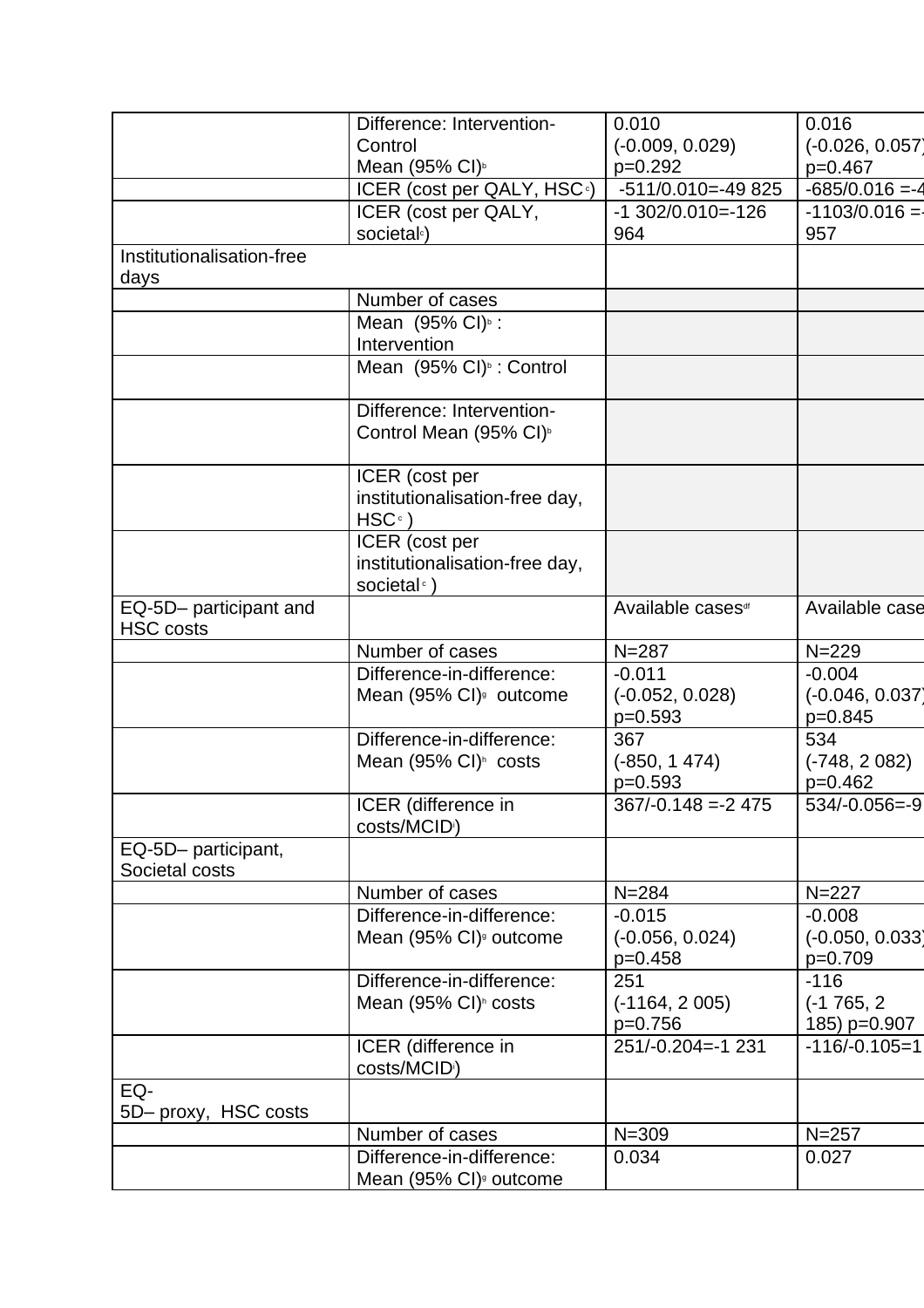|                           |                                             | $(-0.007, 0.074)$ | $(-0.015, 0.068)$ |
|---------------------------|---------------------------------------------|-------------------|-------------------|
|                           |                                             | p=0.098           | $p=0.205$         |
|                           | Difference-in-difference:                   | 313               | 442               |
|                           | Mean (95% CI) <sup>n</sup> costs            | $(-949, 1313)$    | $(-926, 1502)$    |
|                           |                                             | p=0.584           | $p=0.481$         |
|                           | ICER (difference in                         | 313/0.463=677     | 442/0.36=1226     |
|                           | costs/MCID <sup>i</sup> )                   |                   |                   |
| EQ-                       |                                             |                   |                   |
| 5D- proxy, Societal costs |                                             |                   |                   |
|                           | Number of cases                             | $N = 308$         | $N = 257$         |
|                           | Difference-in-difference:                   | 0.033             | 0.027             |
|                           | Mean (95% CI) <sup>9</sup> outcome          | $(-0.008, 0.073)$ | $(-0.015, 0.068)$ |
|                           |                                             | p=0.892           | $p=0.812$         |
|                           | Difference-in-difference:                   | 110               | $-220$            |
|                           | Mean $(95\% \text{ Cl})$ <sup>g</sup> costs | $(-1569, 1630)$   | $(-2 175, 1 443)$ |
|                           |                                             | $p=0.115$         | $p=0.812$         |
|                           | ICER (difference in                         | 110/0.448=246     | $-220/0.36 = -61$ |
|                           | costs/MCID <sup>i</sup> )                   |                   |                   |

Note: \*p<0.05

a Estimates of multiple analyses combined: data from 450 observations analysed in survival analysis; cumulative mean costs per group; data from cases available at each assessment point (where baseline BADLS score was also available) summarised to give mean utilities per group per assessment point

b Bias-corrected bootstrapped 95% confidence intervals, bootstrapped estimates (25000 replications)

c Outcome difference rounded to the third decimal place.

d Cost and outcome data available from baseline and at least one follow-up point. e Cost and outcome data available from baseline and at least two follow-up points. f 95% confidence intervals, bootstrapped estimates (5000 replications); estimates of group means at baseline and over follow-up and within-group baseline-follow up differences from difference-in-difference models are provided in Appendices 10 to 15.

g Estimates from outcome equation, where covariates are allocation to ATT, BADLS categories, stratification variables.

h Estimates from cost equation, where covariates are allocation to ATT, BADLS categories, stratification variables.

i Cost per gain of 0.074 in EQ-5D (Fang et al 2016; Walters and Brazier 2005); outcome difference rounded to the third decimal place.

**Appendix 11**

Difference-in-difference model estimates: average three-month costs at baseline and across 24-week follow-up period. Sample: available cases for EQ-5D-participant.

|                                   | <b>Baseline</b> | <b>SE</b> | Follow-up period |  |
|-----------------------------------|-----------------|-----------|------------------|--|
| Health & social care <sup>d</sup> |                 |           |                  |  |
| Intervention                      | 2295            | 250       | 2 7 8 5          |  |
| Control                           | 2541            | 356       | 2665             |  |
| Societal                          |                 |           |                  |  |
| Intervention                      | 8152            | 545       | 8978             |  |
| Control                           | 8558            | 614       | 9133             |  |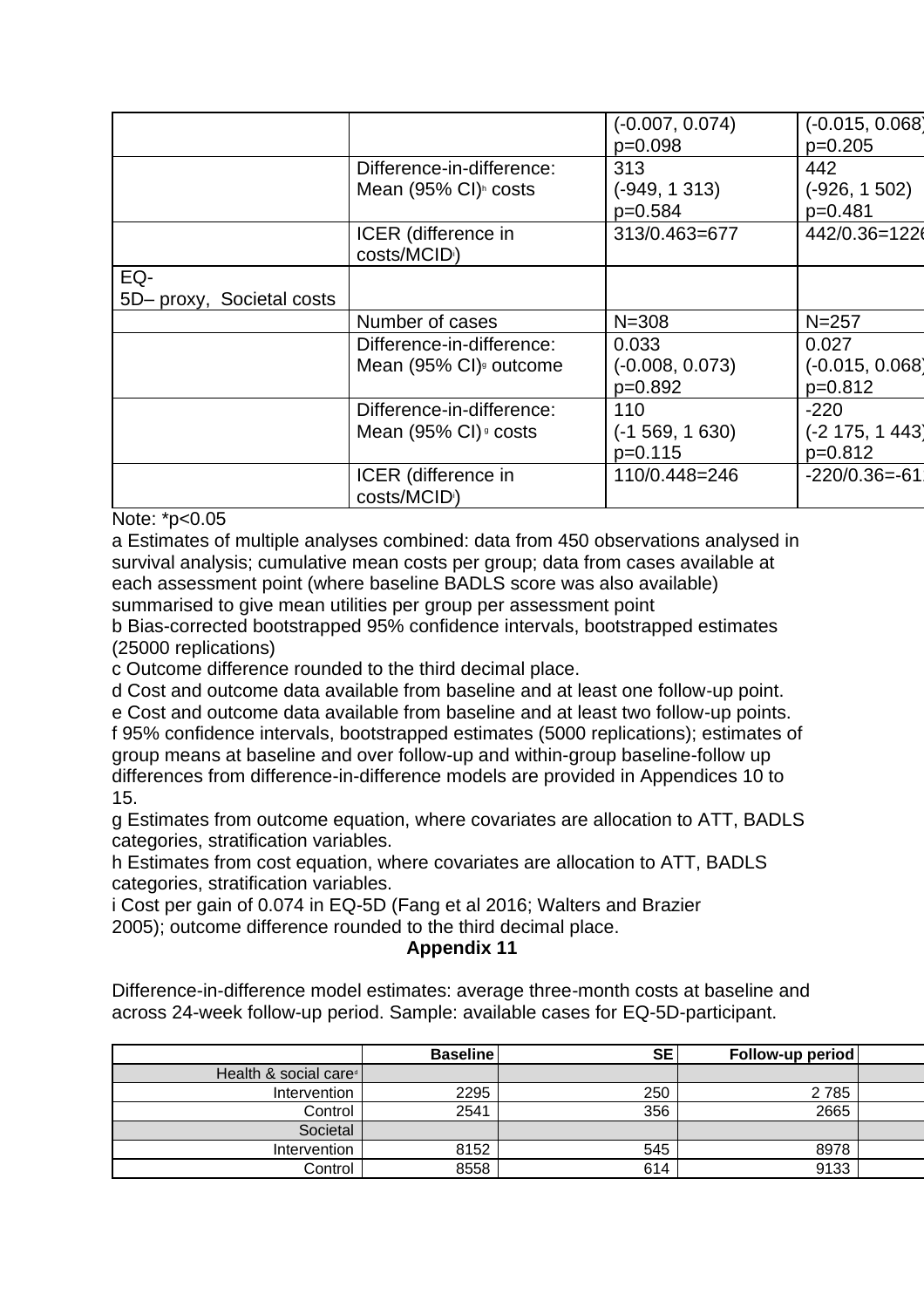# **Appendix 12**

Difference-in-difference model estimates: average three-month costs at baseline and across 24-week follow-up period. Available cases for EQ-5D outcomes and health and social care costs.

|                   | <b>Baseline</b> | <b>SE</b> | Follow-up period |  |
|-------------------|-----------------|-----------|------------------|--|
| EQ-5D-participant |                 |           |                  |  |
| Intervention      | 0.746           | 0.017     | 0.747            |  |
| Control           | 0.792           | 0.020     | 0.804            |  |
| EQ-5D-Proxy       |                 |           |                  |  |
| Intervention      | 0.546           | 0.014     | 0.546            |  |
| Control           | 0.565           | 0.016     | 0.531            |  |

# **Appendix 13**

Difference-in-difference model estimates: average three-month costs at baseline and across 52-week follow-up period. Sample: available cases for EQ-5D-participant.

|                                   | <b>Baseline</b> | <b>SE</b> | Follow-up period |  |
|-----------------------------------|-----------------|-----------|------------------|--|
| Health & social care <sup>®</sup> |                 |           |                  |  |
| Intervention                      | 2 2 5 0         | 291       | 3 2 3 9          |  |
| Control                           | 2 5 0 4         | 447       | 2 9 5 9          |  |
| Societal                          |                 |           |                  |  |
| Intervention                      | 7961            | 584       | 9665             |  |
| Control                           | 8 4 5 0         | 709       | 10 038           |  |

# **Appendix 14**

Difference-in-difference model estimates: average three-month costs at baseline and across 52-week follow-up period. Available cases for EQ-5D outcomes and Health and social care costs.

|                      | <b>Baseline</b> | <b>SE</b> | Follow-up period |  |
|----------------------|-----------------|-----------|------------------|--|
| EQ-5D-5L-participant |                 |           |                  |  |
| Intervention         | 0.774           | 0.016     | 0.766            |  |
| Control              | 0.813           | 0.019     | 0.809            |  |
| EQ-5D-5L-Proxy       |                 |           |                  |  |
| Intervention         | 0.569           | 0.013     | 0.539            |  |
| Control              | 0.575           | 0.018     | 0.517            |  |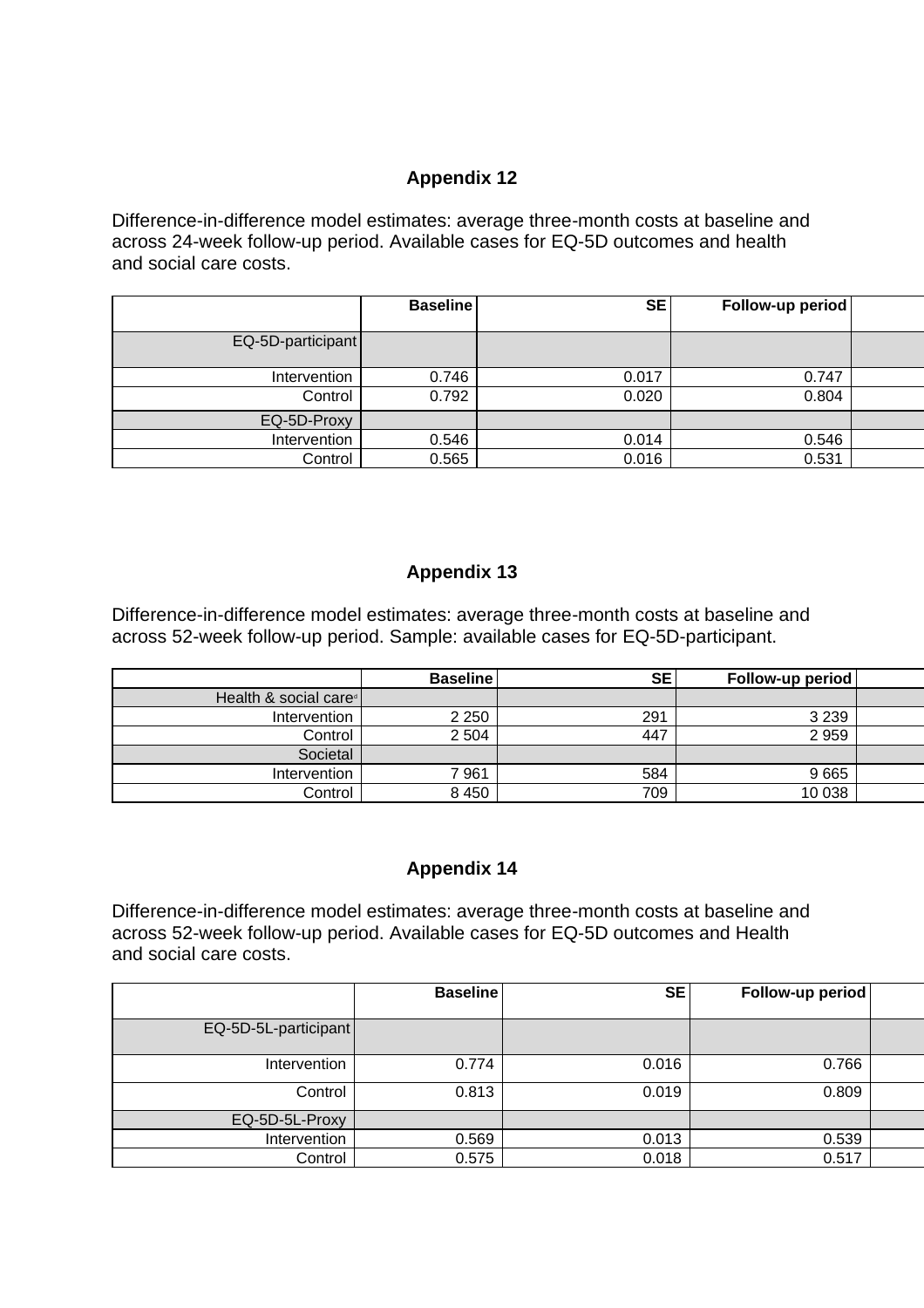# **Appendix 15**

Difference-in-difference model estimates: average three-month costs at baseline and across 104-week follow-up period. Available cases for EQ-5D-participant.

|                                   | <b>Baseline</b> | <b>SE</b> | Follow-up period |  |
|-----------------------------------|-----------------|-----------|------------------|--|
| Health & social care <sup>d</sup> |                 |           |                  |  |
| Intervention                      | 2257            | 295       | 3639             |  |
| Control                           | 2502            | 40        | 3185             |  |
| Societal                          |                 |           |                  |  |
| Intervention                      | 8037            | 600       | 10051            |  |
| Control                           | 8536            | 691       | 10397            |  |

## **Appendix 16**

Difference-in-difference model estimates: average three-month costs at baseline and across 104-week follow-up period. Available cases for EQ-5D outcomes and Health and social care costs.

|                      | <b>Baseline</b> | <b>SE</b> | Follow-up period |  |
|----------------------|-----------------|-----------|------------------|--|
| EQ-5D-5L-participant |                 |           |                  |  |
| Intervention         | 0.767           | 0.016     | 0.752            |  |
| Control              | 0.807           | 0.018     | 0.808            |  |
| EQ-5D-5L-Proxy       |                 |           |                  |  |
| Intervention         | 0.567           | 0.014     | 0.524            |  |
| Control              | 0.573           | 0.018     | 0.509            |  |

# **Appendix 17**

Cost-effectiveness acceptability curve: person with dementia QALY derived from the EQ-5D-Proxy and total costs at 24, 52 and 104-week follow-up

# **Appendix 18**

Cost-effectiveness acceptability curve at 24, 52 and 104-week follow-up: EQ-5D-Proxy index scores and health and social care costs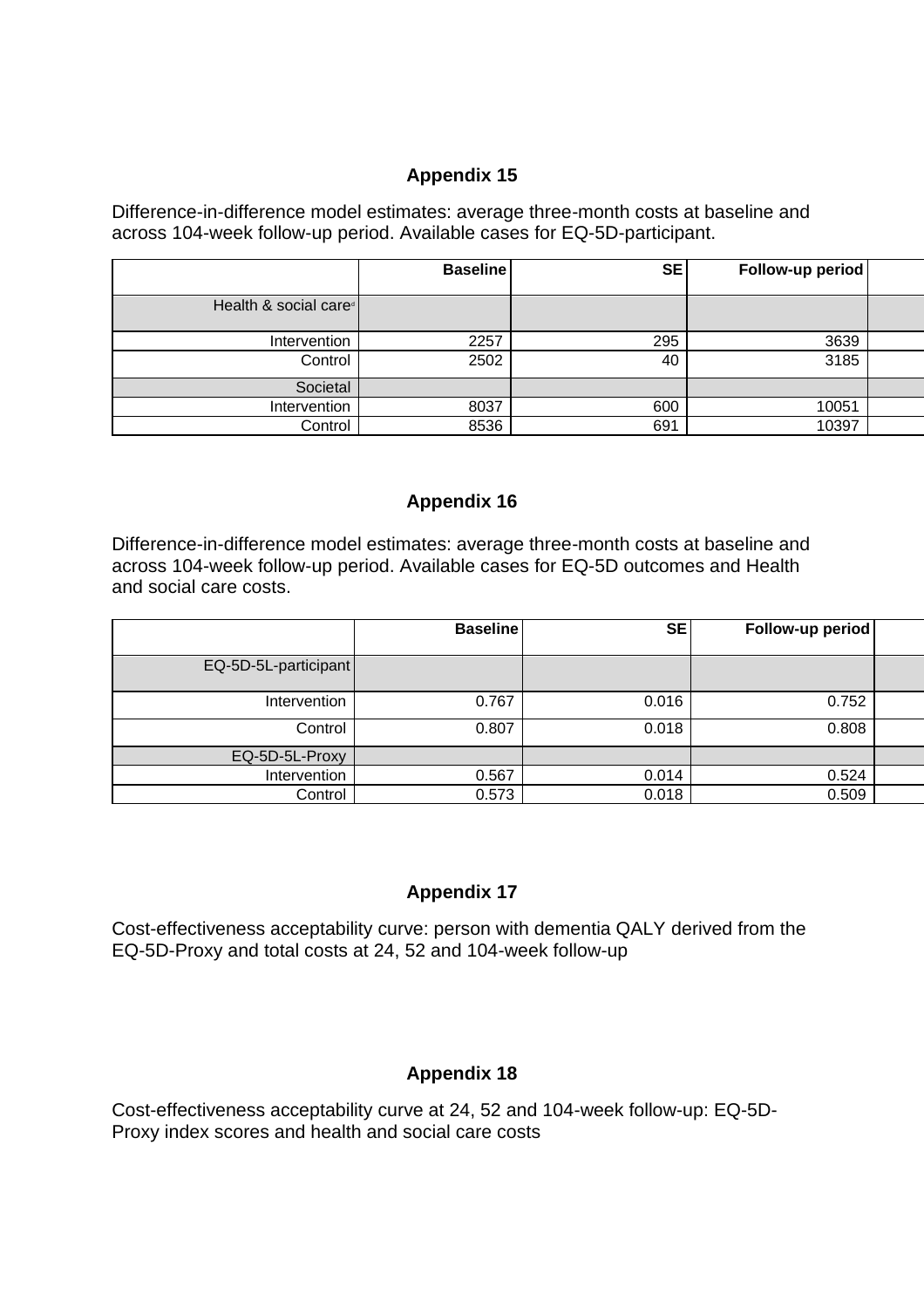Notes: MCID=minimal clinically important difference; MCID=0.074

# **Appendix 19**

Cost-effectiveness acceptability curve: institutionalisation-free days and total costs at 104-week follow-up

## **Appendix 20**

Sensitivity analysis: Adjusted Results from Regression Analyses of Outcomes, Societal costs (£, 2016-17) and cost-effectiveness (unpaid care valued at replacement cost)

| Outcome                              | Number of cases, between-group                                 |                                                |
|--------------------------------------|----------------------------------------------------------------|------------------------------------------------|
|                                      | difference or ICER                                             |                                                |
|                                      |                                                                | <b>Week 104</b>                                |
| Societal<br>total costs <sup>a</sup> |                                                                |                                                |
|                                      | Number of cases                                                | $N=450$                                        |
|                                      | Mean (95% CI) <sup>e</sup> : Intervention                      | 131 847<br>(119 111, 146 973)                  |
|                                      | Mean (95% CI) <sup>c</sup> : Control                           | 133 781<br>(119 333, 149 963)                  |
|                                      | Difference: Intervention-Control Mean<br>(95% CI) <sup>c</sup> | $-1934$<br>(-19 986, 16 892)<br>p=0.838        |
| QALY - EQ-5D - participant           |                                                                |                                                |
|                                      | Number of cases                                                | $N=450$                                        |
|                                      | Mean (95% CI) <sup>e</sup> : Intervention                      | 1.201<br>(1.127, 1.271)                        |
|                                      | Mean (95% CI) <sup>c</sup> : Control                           | 1.306<br>(1.23s4, 1.376)                       |
|                                      | Difference: Intervention-Control<br>Mean (95% CI) <sup>c</sup> | $-0.105*$<br>$(-0.204, -0.007)$<br>$P = 0.037$ |
|                                      | ICER (cost <sup>®</sup> per QALY) <sup>®</sup>                 | -1 934/-0.105=18 371                           |
| $QALY - EQ-5D - proxy$               |                                                                |                                                |
|                                      | Number of cases                                                | $N=450$                                        |
|                                      | Mean (95% CI) <sup>c</sup> : Intervention                      | 0.828<br>(0.762, 0.894)                        |
|                                      | Mean (95% CI) <sup>c</sup> : Control                           | 0.798<br>(0.733, 0.861)                        |
|                                      | Difference: Intervention-Control<br>Mean (95% CI) <sup>c</sup> | 0.030<br>$(-0.058, 0.117)$<br>$p=0.497$        |
|                                      | ICER (cost <sup>a</sup> per QALY) <sup>d</sup>                 | $-1$ 934/0.030 = - 63 587                      |
| Institutionalisation-free days       |                                                                |                                                |
|                                      | Number of cases                                                | $N=450$                                        |
|                                      | Mean (95% CI) <sup>c</sup> : Intervention                      | 597.075<br>(572.464, 620.939)                  |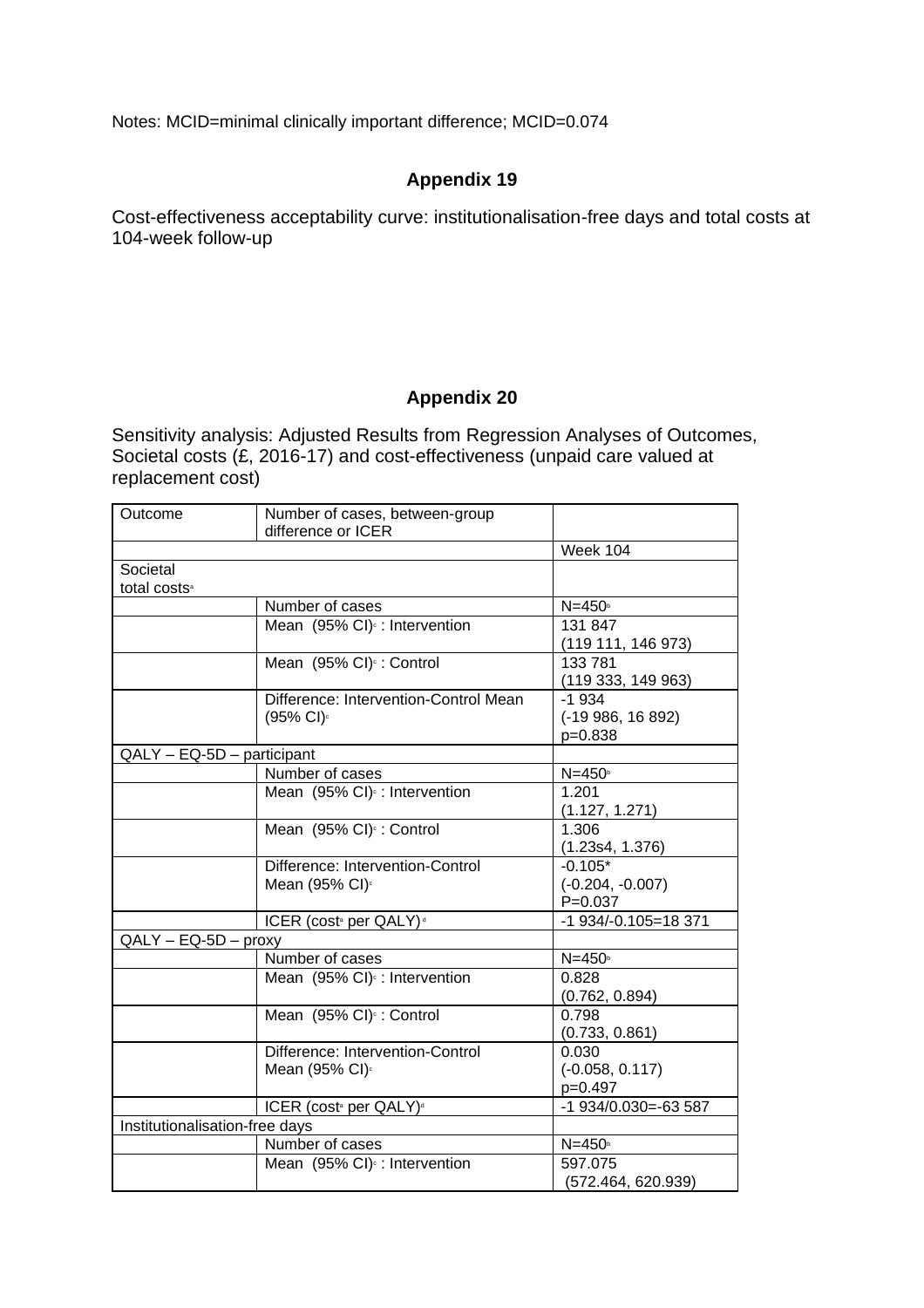| Mean (95% CI) <sup>c</sup> : Control              | 589.177                      |
|---------------------------------------------------|------------------------------|
|                                                   | (563.373, 614.062)           |
| Difference: Intervention-Control Mean             | 7.898                        |
| (95% CI)∘                                         | $(-26.438, 42.425)$          |
|                                                   | $P = 0.653$                  |
| ICER (cost <sup>®</sup> per institutionalisation- | $-1$ 934/7.898 $=$ -245      |
| free day) $d$                                     |                              |
| EQ-5D- participant, Societal costs <sup>®</sup>   | Available cases <sup>®</sup> |
| Number of cases                                   | $N = 241$                    |
| Difference-in-difference:                         | $-0.019$                     |
| Mean (95% CI) <sup>9</sup> outcome                | $(-0.06, 0.017)$             |
|                                                   | $p=0.323$                    |
| Difference-in-difference:                         | 316                          |
| Mean (95% CI) <sup><i>h</i></sup> costs           | $(-3457, 3978)$              |
|                                                   | $P = 0.867$                  |
| ICER (difference in costs/MCID)                   | $316/-0.262 = -1209$         |
| EQ-5D- proxy, Societal costs <sup>®</sup>         |                              |
| Number of cases                                   | $N = 266$                    |
| Difference-in-difference:                         | 0.021                        |
| Mean (95% CI) <sup>9</sup> outcome                | $(-0.022, 0.06)$             |
|                                                   | $p=0.324$                    |
| Difference-in-difference:                         | $-288$                       |
| Mean $(95\% \text{ Cl})^n$ costs                  | $(-3930, 3249)$              |
|                                                   | p=0.875                      |
| ICER (difference in costs/MCID)                   | $-288/0.281 = -1024$         |
|                                                   |                              |

a unpaid carers' time in care and support to participant valued at the cost of a homecare worker

b estimates of multiple analyses combined: data from 450 observations analysed in survival analysis; cumulative mean costs per group; data from cases available at each assessment point (where baseline BADLS score was also available) summarised to give mean utilities per group per assessment point

c Bias-corrected bootstrapped 95% confidence intervals, bootstrapped estimates (25000 replications)

d Outcome difference rounded to the third decimal place.

e cost and outcome data available from baseline and at least two follow-up points

f 95% confidence intervals, bootstrapped estimates (5000 replications)

g Estimates from outcome equation, where covariates are allocation to ATT, BADLS categories, stratification variables.

h Estimates from cost equation, where covariates are allocation to ATT, BADLS categories, stratification variables.

i Cost per gain of 0.074 in EQ-5D (Fang et al 2016; Walters and Brazier 2005); difference in outcome rounded to the third decimal place.

## **Appendix 21**

Mean costs (standard errors): unpaid care and total costs from the societal perspective with unpaid care valued at replacement cost over prior three months, at baseline, 12, 24, 52 and 104 week assessments (£, 2016-17)

| Intervention                   |     |              |           |     |                |
|--------------------------------|-----|--------------|-----------|-----|----------------|
| Cost                           | N   | Mean         | <b>SE</b> | N   |                |
| <b>Baseline</b>                |     | Expected=229 |           |     | <b>Expecte</b> |
| Unpaid care <sup>®</sup>       | 217 | 18 270       | 1 2 4 0   | 202 |                |
| Intervn.+Societal <sup>®</sup> | 203 | 20 502       | 1285      | 188 |                |
| Week 12                        |     | Expected=189 |           |     | <b>Expecte</b> |
| Unpaid care <sup>®</sup>       | 186 | 19802        | 1332      | 183 |                |
| Intervn.+Societal <sup>®</sup> | 181 | 22 5 69      | 1371      | 160 |                |
|                                |     |              |           |     |                |